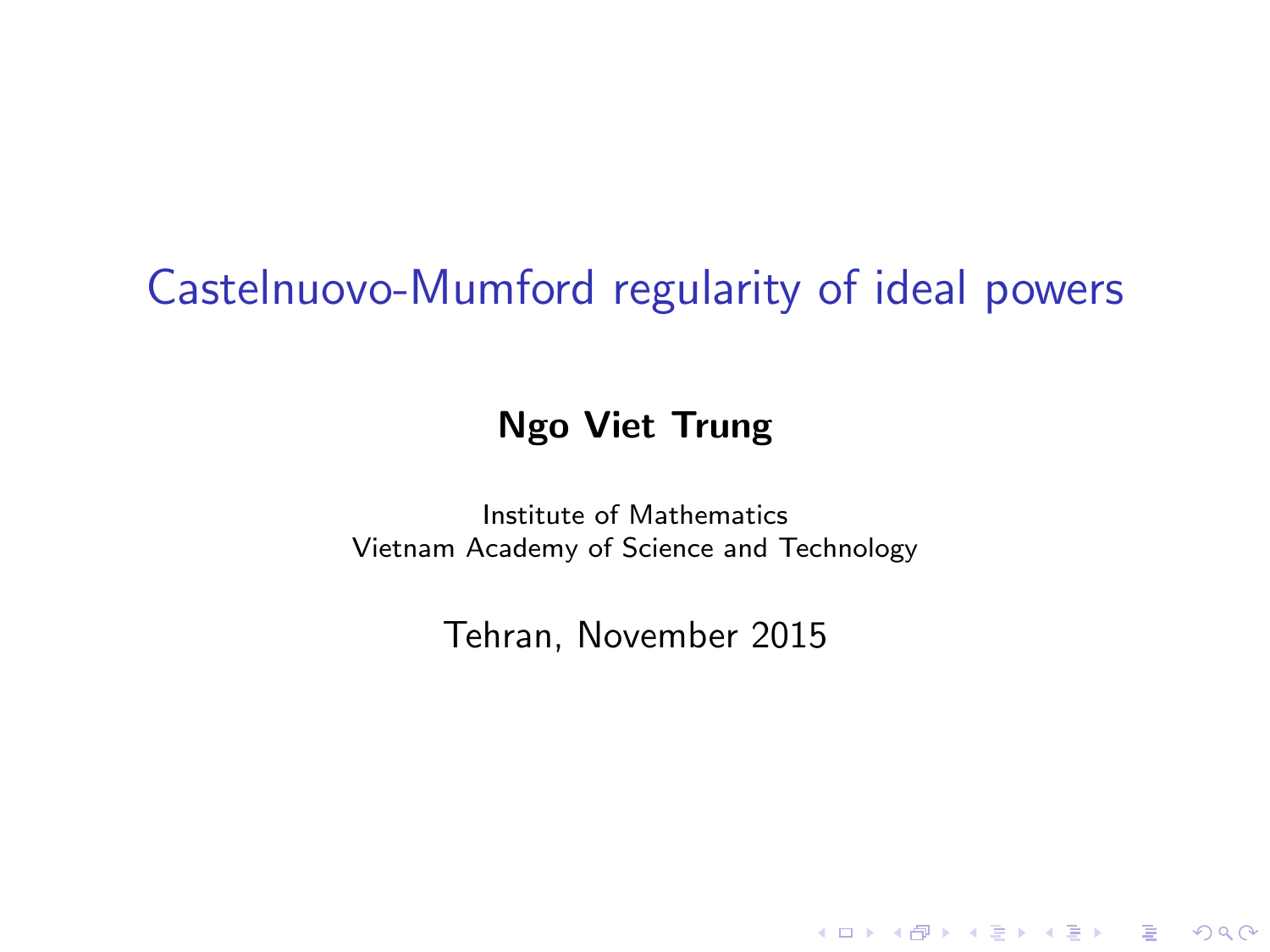# Local cohomology

Let S be a noetherian ring and  $m$  an ideal of S. Let M be finitely generated S-module M. Let  $\Gamma_{\mathfrak{m}}(M):=\{v\in M|\mathfrak{m}^t v=0\text{ for some }t\gg 0\}.$ 

K ロ ▶ K @ ▶ K 할 > K 할 > 1 할 > 1 이익어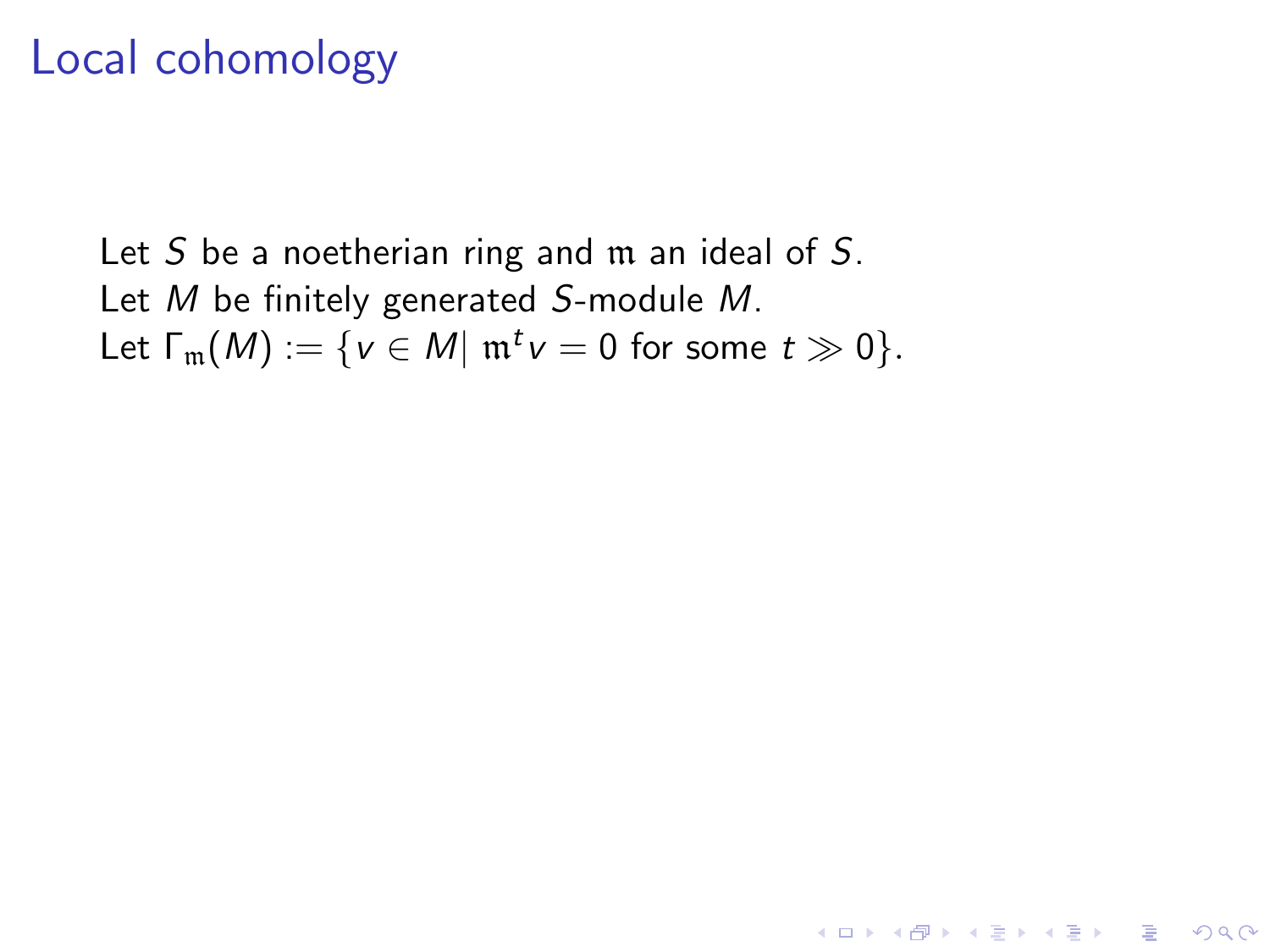# Local cohomology

Let S be a noetherian ring and  $m$  an ideal of S. Let M be finitely generated S-module M. Let  $\Gamma_{\mathfrak{m}}(M):=\{v\in M|\mathfrak{m}^t v=0\text{ for some }t\gg 0\}.$ 

**Grothendieck**: The local cohomology  $H^i_\mathfrak{m} (.)$ ,  $i \geq 0$ , are the right derived modules of  $\Gamma_m(M)$ .

**KORKAR KERKER EL VOLO**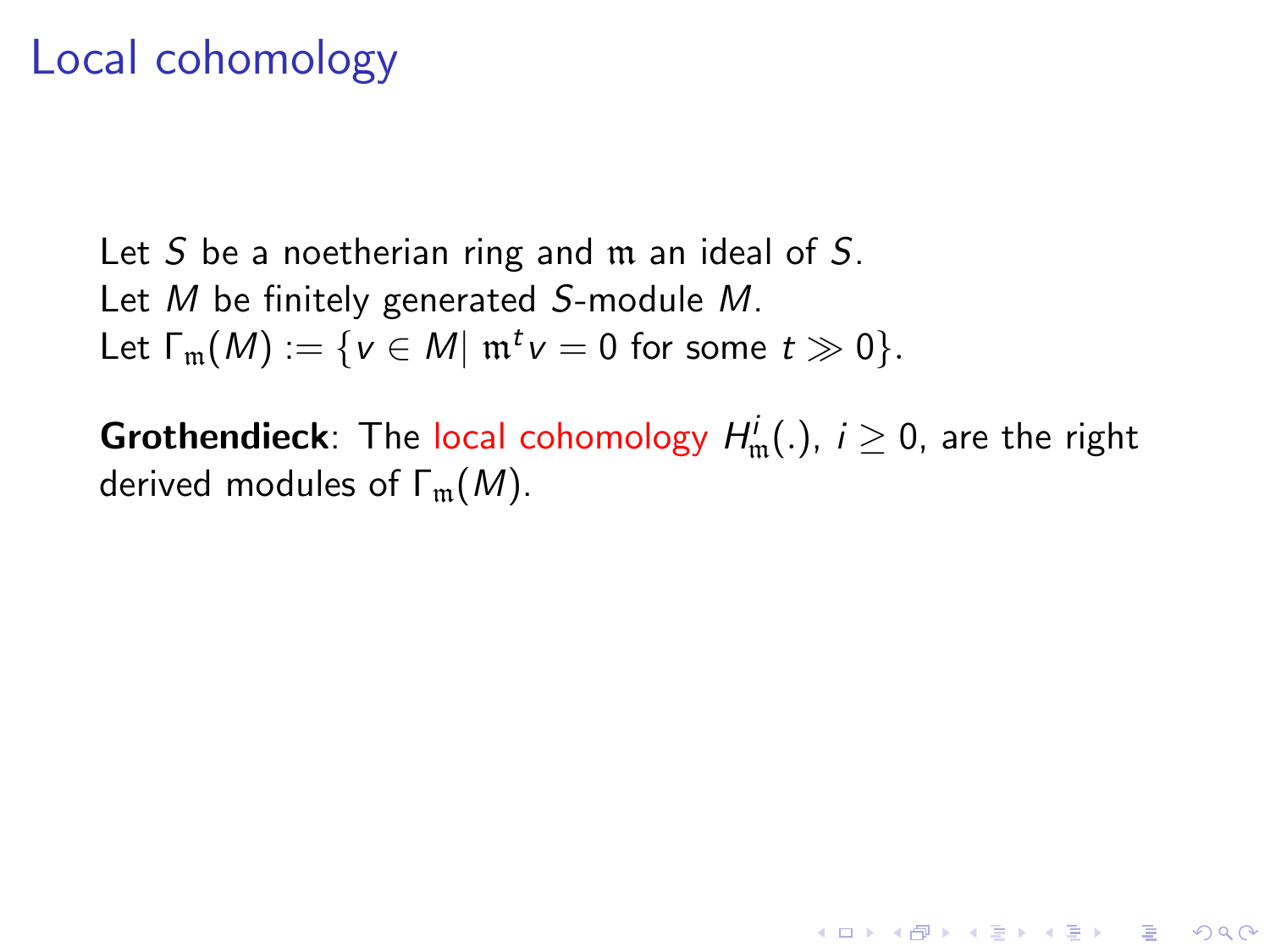# Local cohomology

Let S be a noetherian ring and  $m$  an ideal of S. Let M be finitely generated S-module M. Let  $\Gamma_{\mathfrak{m}}(M):=\{v\in M|\mathfrak{m}^t v=0\text{ for some }t\gg 0\}.$ 

**Grothendieck**: The local cohomology  $H^i_\mathfrak{m} (.)$ ,  $i \geq 0$ , are the right derived modules of  $\Gamma_m(M)$ .

The vanishing of  $H^i_\mathfrak{m}(M)$  can be used to classify modules.

**Example**. If S is a local ring with maximal ideal m, then M is Cohen-Macaulay iff  $H^i_\mathfrak{m}(M)=0$  for  $i <$  dim M.

KID KA KERKER E VOOR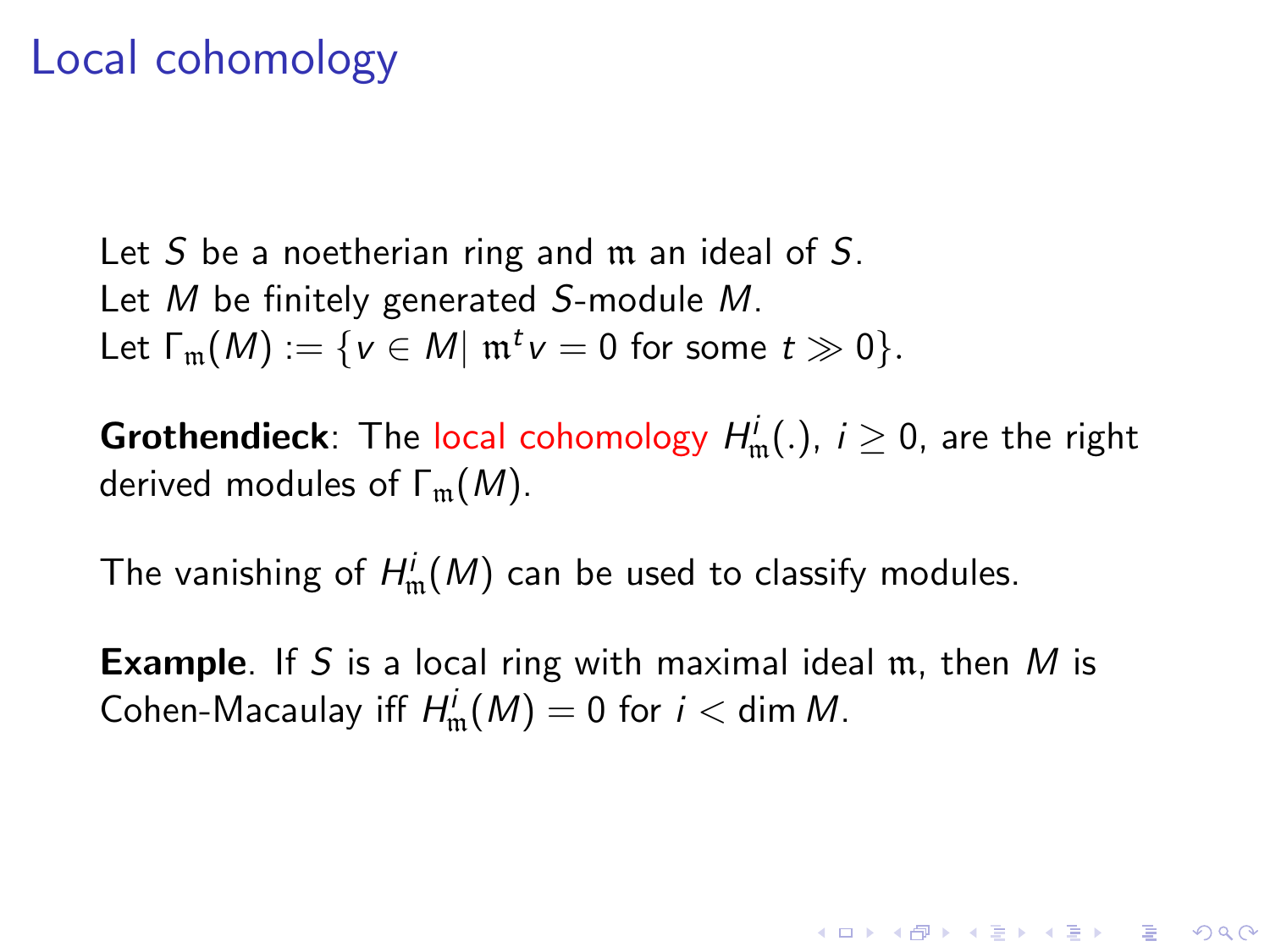# Graded case

Let  $R$  be a finitely generated graded algebra over a field and  $m$  the maximal graded ideal of R.

**K ロ ▶ K @ ▶ K 할 X X 할 X 및 할 X X Q Q O** 

Let M be a finitely generated graded S-module M.

Then  $H^i_\mathfrak{m}(M)$  is a graded module with  $H^i_\mathfrak{m}(M)_t = 0$  for  $t \gg 0$ .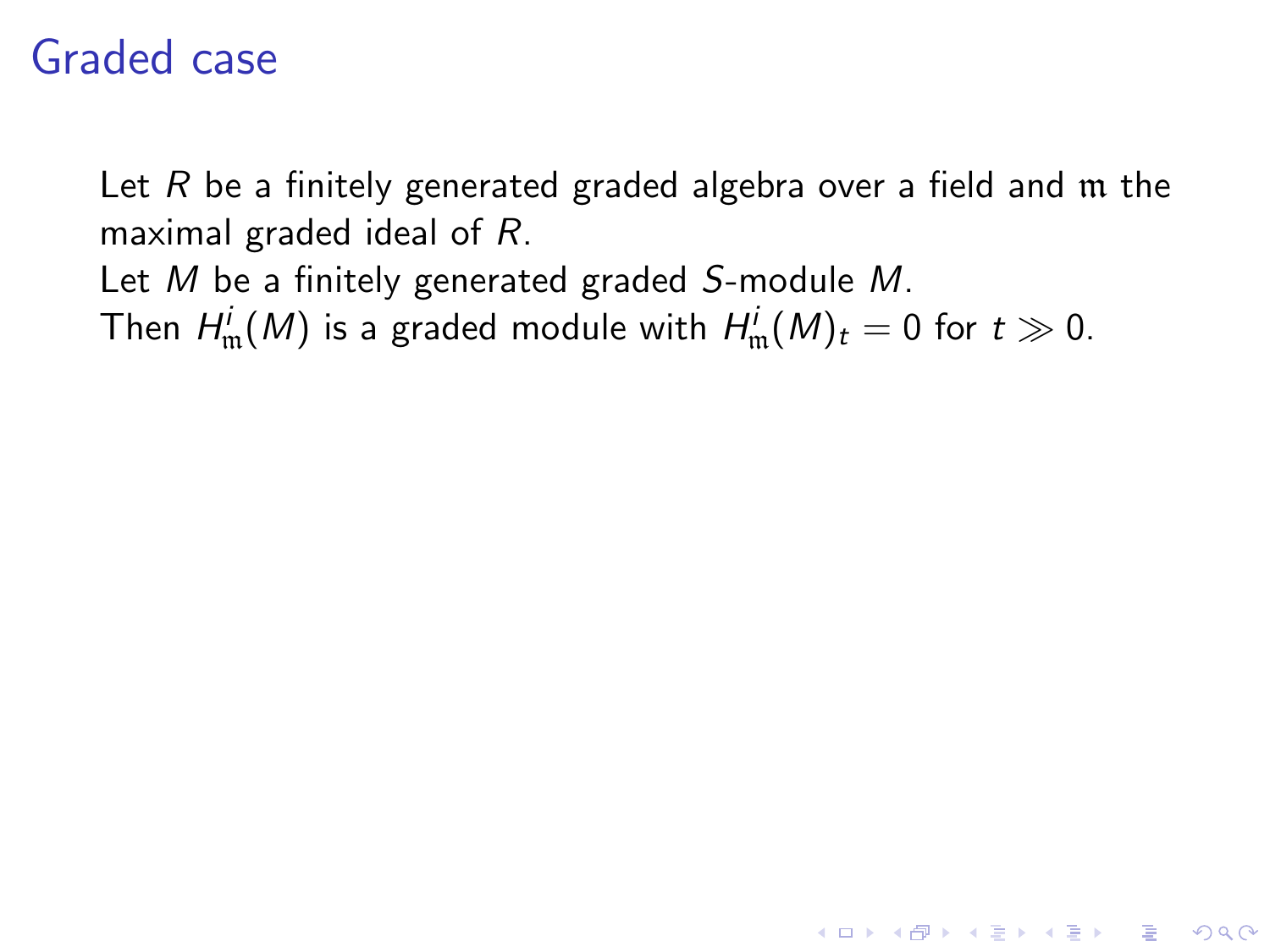# Graded case

Let  $R$  be a finitely generated graded algebra over a field and  $m$  the maximal graded ideal of R.

Let M be a finitely generated graded S-module M.

Then  $H^i_\mathfrak{m}(M)$  is a graded module with  $H^i_\mathfrak{m}(M)_t = 0$  for  $t \gg 0$ .

The graded local cohomology is related to the sheaf cohomology in Algebraic Geometry.

#### Grothendieck-Serre correspondence:

Let  $X = \text{Proj } R$  and  $\tilde{M}$  the coherent sheaf associated with M. Let  $H^i(X, \tilde{M}(t))$  denote the sheaf cohomology of  $\tilde{M}(t), \ t \in \mathbb{Z}.$ There are an exact sequence

 $\bar{\theta} \to H_{\mathfrak m}^0(M)_t \to M_t \to H^0(X,\tilde M(t)) \to H_{\mathfrak m}^1(M)_t \to 0$ 

**KORKAR KERKER EL VOLO** 

and the isomorphisms  $H^i(X, \tilde{M}(t)) \cong H^{i+1}_{\mathfrak{m}}(M)_t$  for  $i > 0.$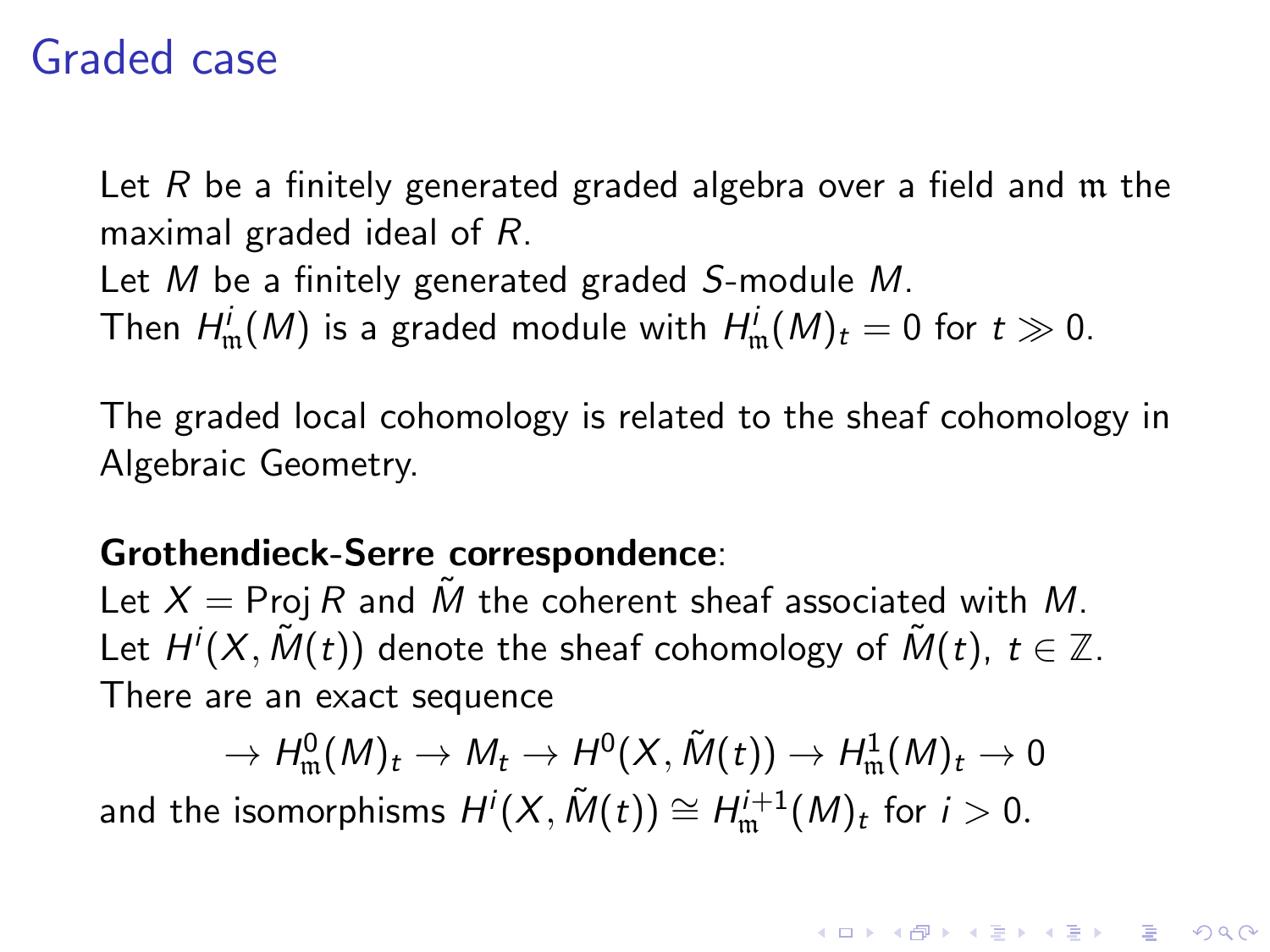**Mumford**:  $\tilde{M}$  is called s-regular if  $M_t \rightarrow H^0(X, \tilde{M}(t))$  is surjective and  $H^i(X, \tilde{M}(t-i)) = 0$  for all  $t > s$  and  $i \geq 1.$ 

**KORK ERKER ADE YOUR**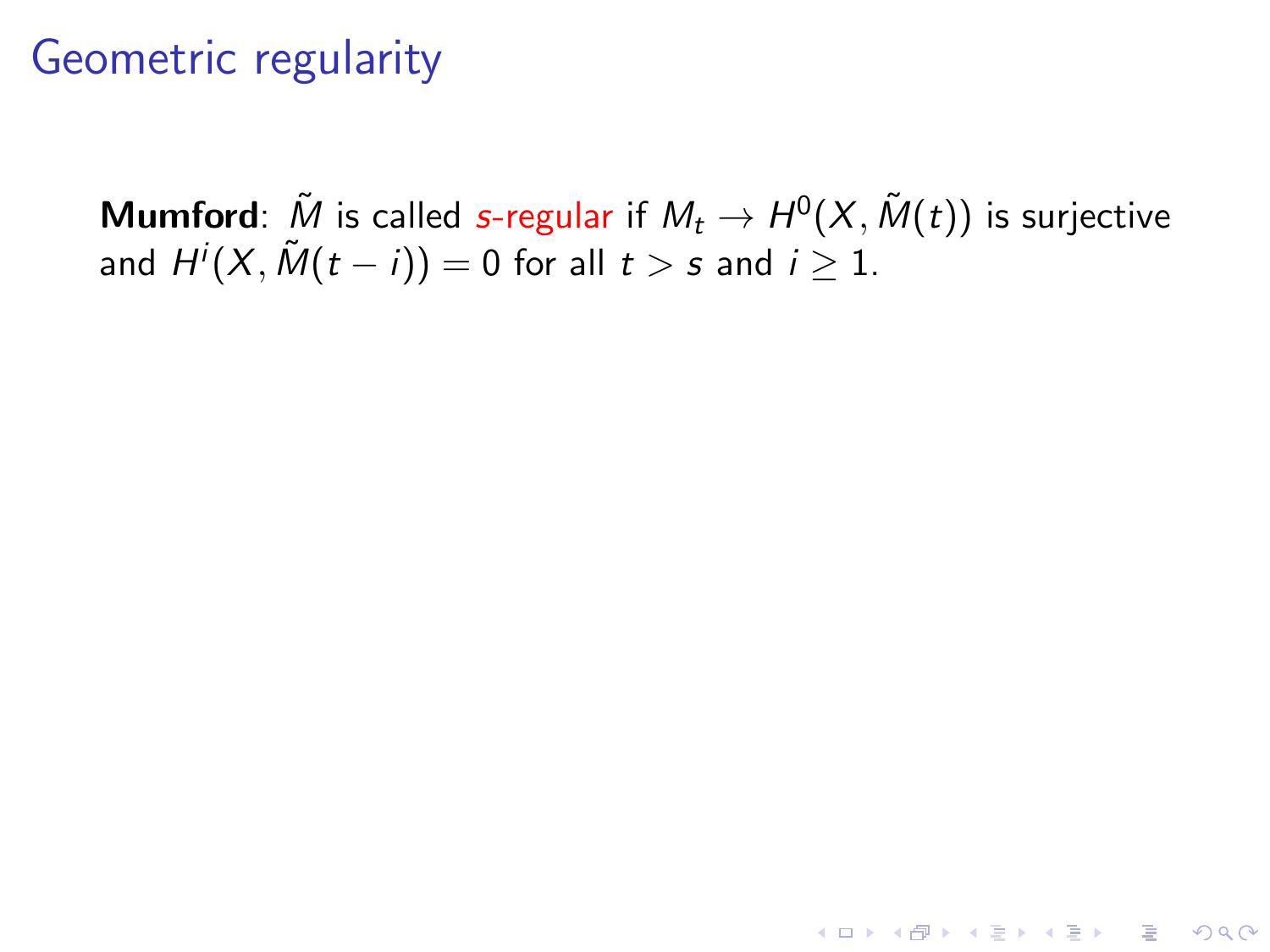**Mumford**:  $\tilde{M}$  is called s-regular if  $M_t \rightarrow H^0(X, \tilde{M}(t))$  is surjective and  $H^i(X, \tilde{M}(t-i)) = 0$  for all  $t > s$  and  $i \geq 1.$ 

For every graded module E we set

$$
a(E) := \begin{cases} \sup\{t \mid E_t \neq 0\} & \text{if } E \neq 0, \\ -\infty & \text{if } E = 0, \end{cases}
$$

which can be understood as the largest non-vanishing degree of E.

**KORK ERKER ADE YOUR**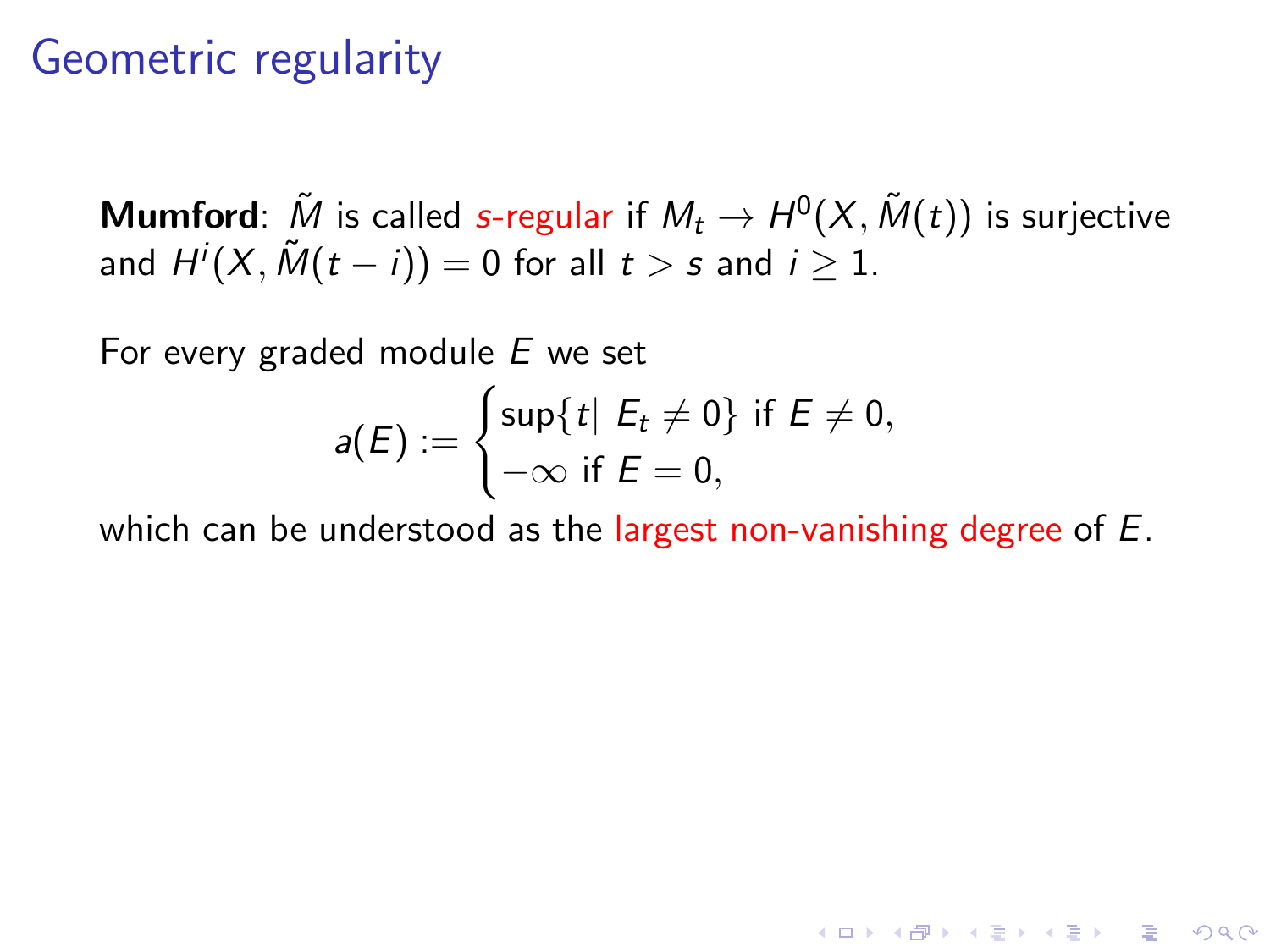**Mumford**:  $\tilde{M}$  is called s-regular if  $M_t \rightarrow H^0(X, \tilde{M}(t))$  is surjective and  $H^i(X, \tilde{M}(t-i)) = 0$  for all  $t > s$  and  $i \geq 1.$ 

For every graded module  $E$  we set

$$
a(E) := \begin{cases} \sup\{t \mid E_t \neq 0\} & \text{if } E \neq 0, \\ -\infty & \text{if } E = 0, \end{cases}
$$

which can be understood as the largest non-vanishing degree of E.

**KORKAR KERKER EL VOLO** 

Let  $a_i(M):=a(H^i_\mathfrak{m}(M))$  and define the geometric regularity as  $g-reg(M) := max{a_i(M) + i | i > 0}.$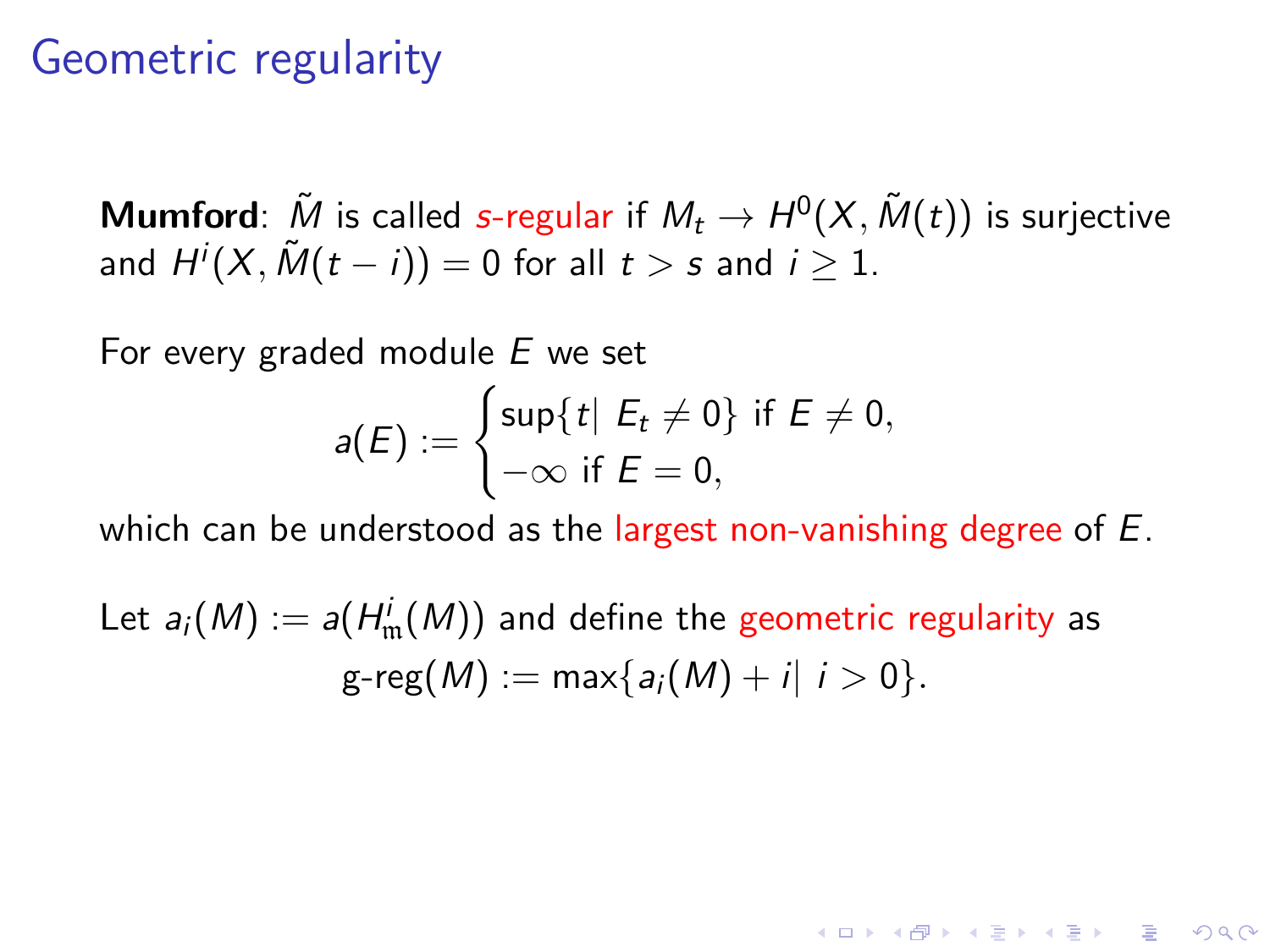**Mumford**:  $\tilde{M}$  is called s-regular if  $M_t \rightarrow H^0(X, \tilde{M}(t))$  is surjective and  $H^i(X, \tilde{M}(t-i)) = 0$  for all  $t > s$  and  $i \geq 1.$ 

For every graded module  $E$  we set

$$
a(E) := \begin{cases} \sup\{t \mid E_t \neq 0\} & \text{if } E \neq 0, \\ -\infty & \text{if } E = 0, \end{cases}
$$

which can be understood as the largest non-vanishing degree of E.

**KORKAR KERKER EL VOLO** 

Let 
$$
a_i(M) := a(H_m^i(M))
$$
 and define the geometric regularity as  
  $g\text{-reg}(M) := \max\{a_i(M) + i | i > 0\}.$ 

Geometric meaning:  $\tilde{M}$  is s-regular iff  $s > g$ -reg(M).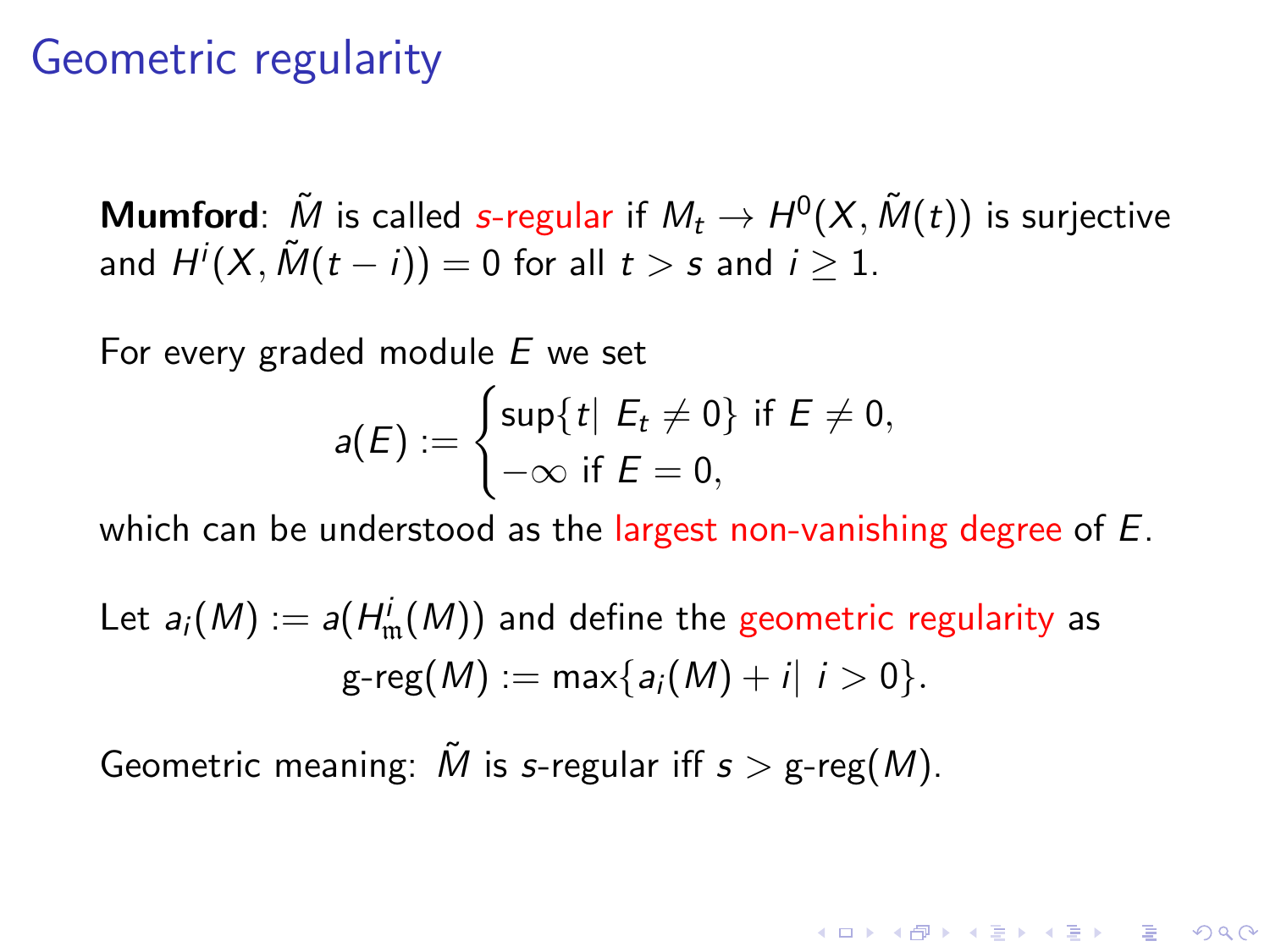# Algebraic regularity

The algebraic regularity is defined slightly different:  $reg(M) := max\{a_i(M) + i | i \ge 0\}$  (geometric:  $i > 0$ ).

K ロ ▶ K @ ▶ K 할 > K 할 > 1 할 > 1 이익어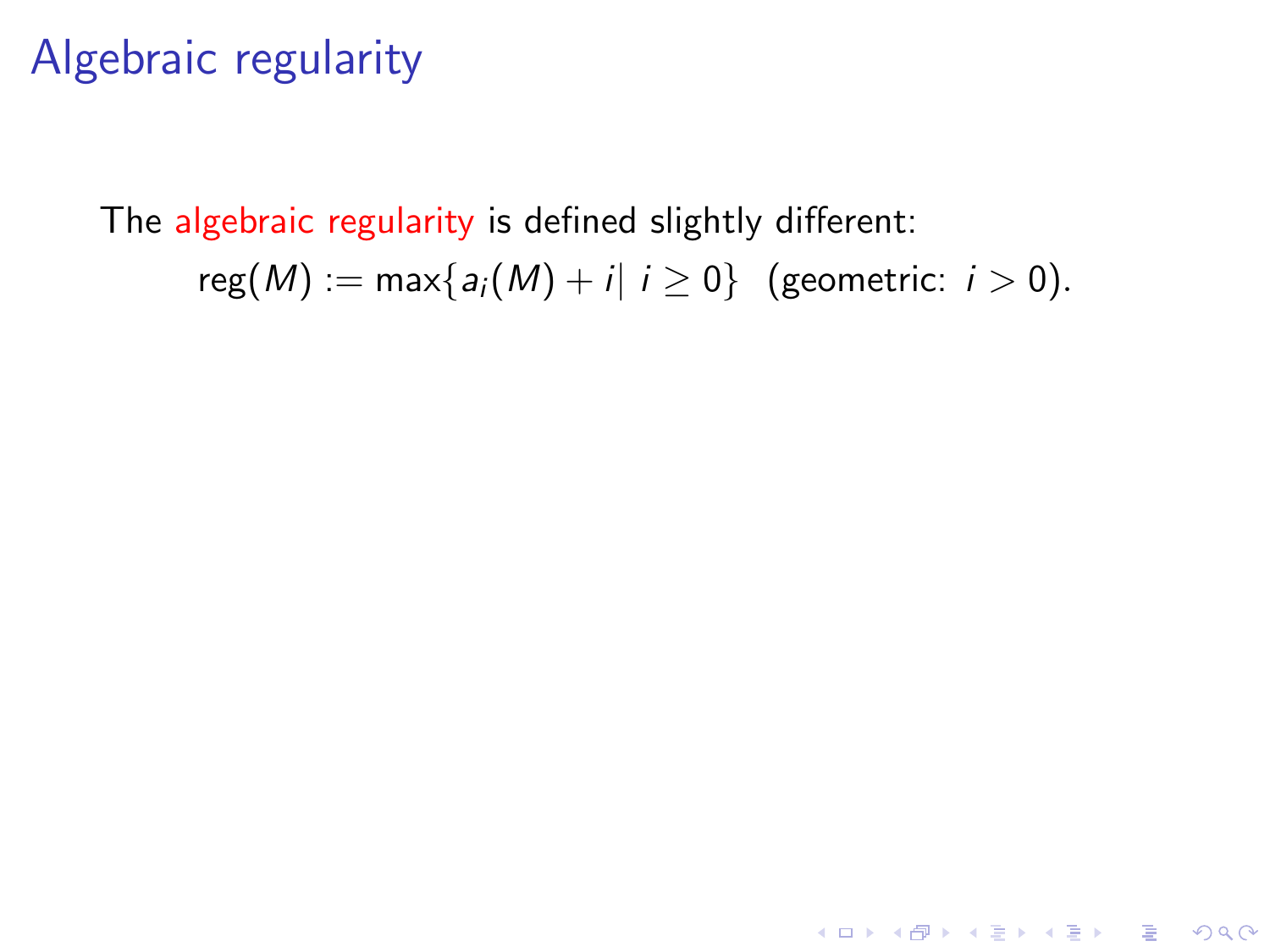# Algebraic regularity

The algebraic regularity is defined slightly different:

 $reg(M) := max\{a_i(M) + i | i \geq 0\}$  (geometric:  $i > 0$ ).

**KORK ERKER ADE YOUR** 

In general, reg( $M$ )  $\geq$  g-reg( $M$ ). But reg( $M$ ) captures better the structure of  $M$ .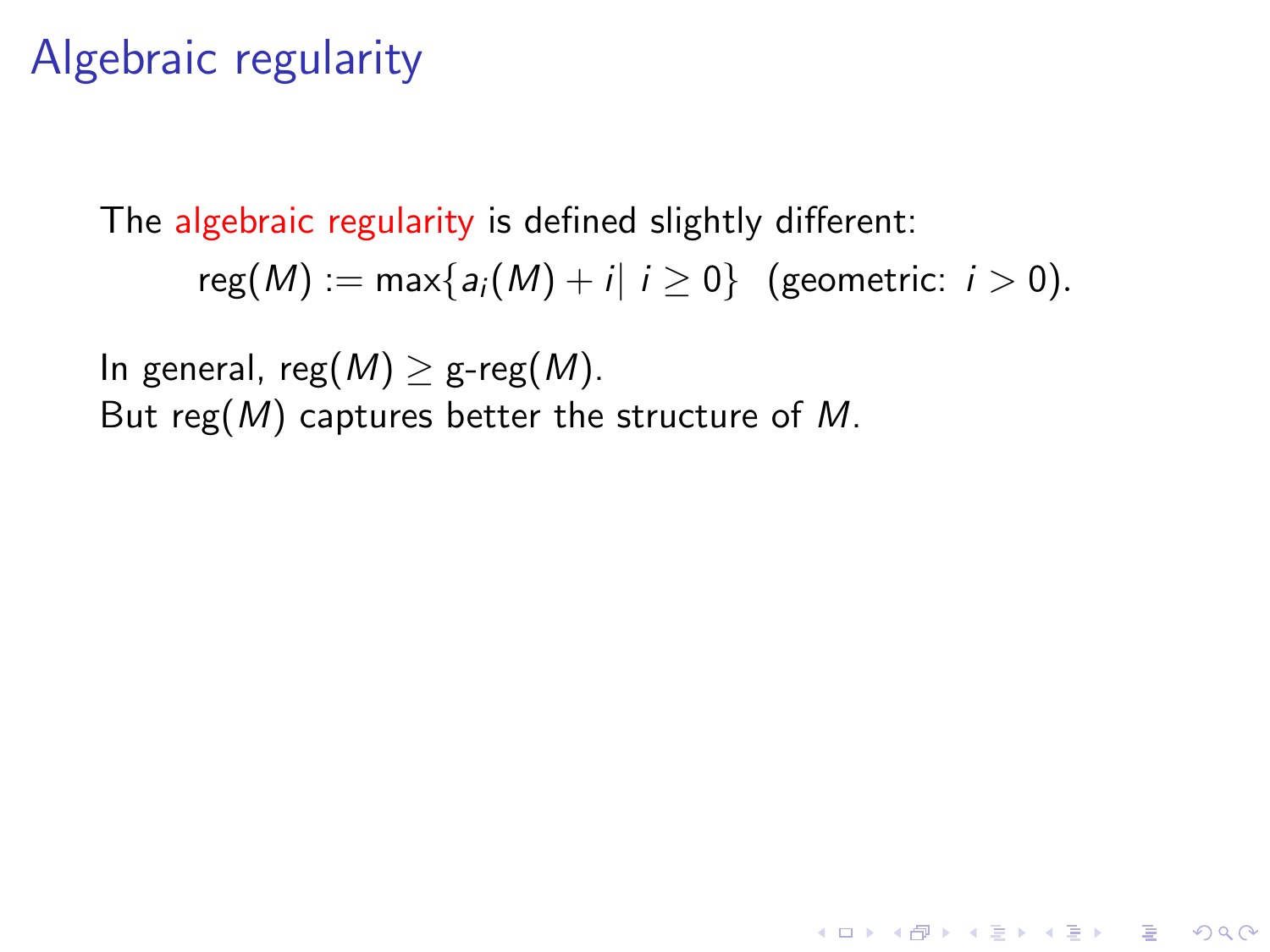# Algebraic regularity

The algebraic regularity is defined slightly different:

 $reg(M) := \max\{a_i(M) + i | i \ge 0\}$  (geometric:  $i > 0$ ).

In general, reg $(M) > g$ -reg $(M)$ . But reg(M) captures better the structure of M.

Let R be a factor ring of a polynomial ring  $S$ . Consider a minimal graded free resolution of M over S:

$$
0\to F_s\to\cdots\to F_1\to F_0\to M\to 0
$$

Let  $b_i(M)$  denote the maximum degree of the generators of  $F_i.$ 

**Eisenbud-Goto 1984**:  $reg(M) = max{b_i(M) - i | i = 0, ..., s}.$ 

**KORKAR KERKER EL VOLO**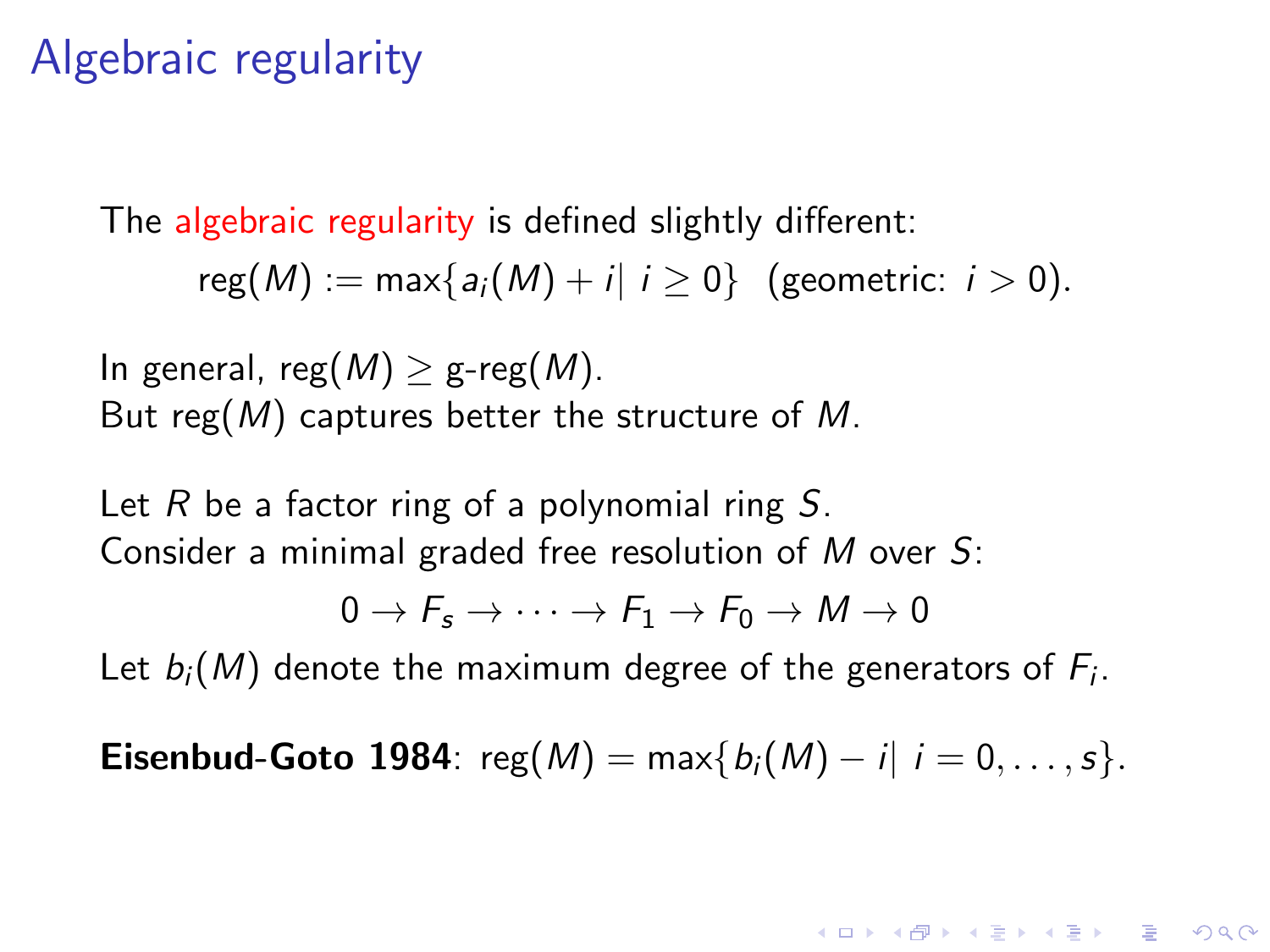Regularity of ideal powers

Let  $S$  be a polynomial ring over a field and  $I$  a homogeneous ideal of S.

K □ ▶ K @ ▶ K 할 X K 할 X T 할 X 1 9 Q Q \*

**Problem**: Is is true that reg( $I^n$ )  $\leq n$  reg( $I$ ) for all  $n$ ?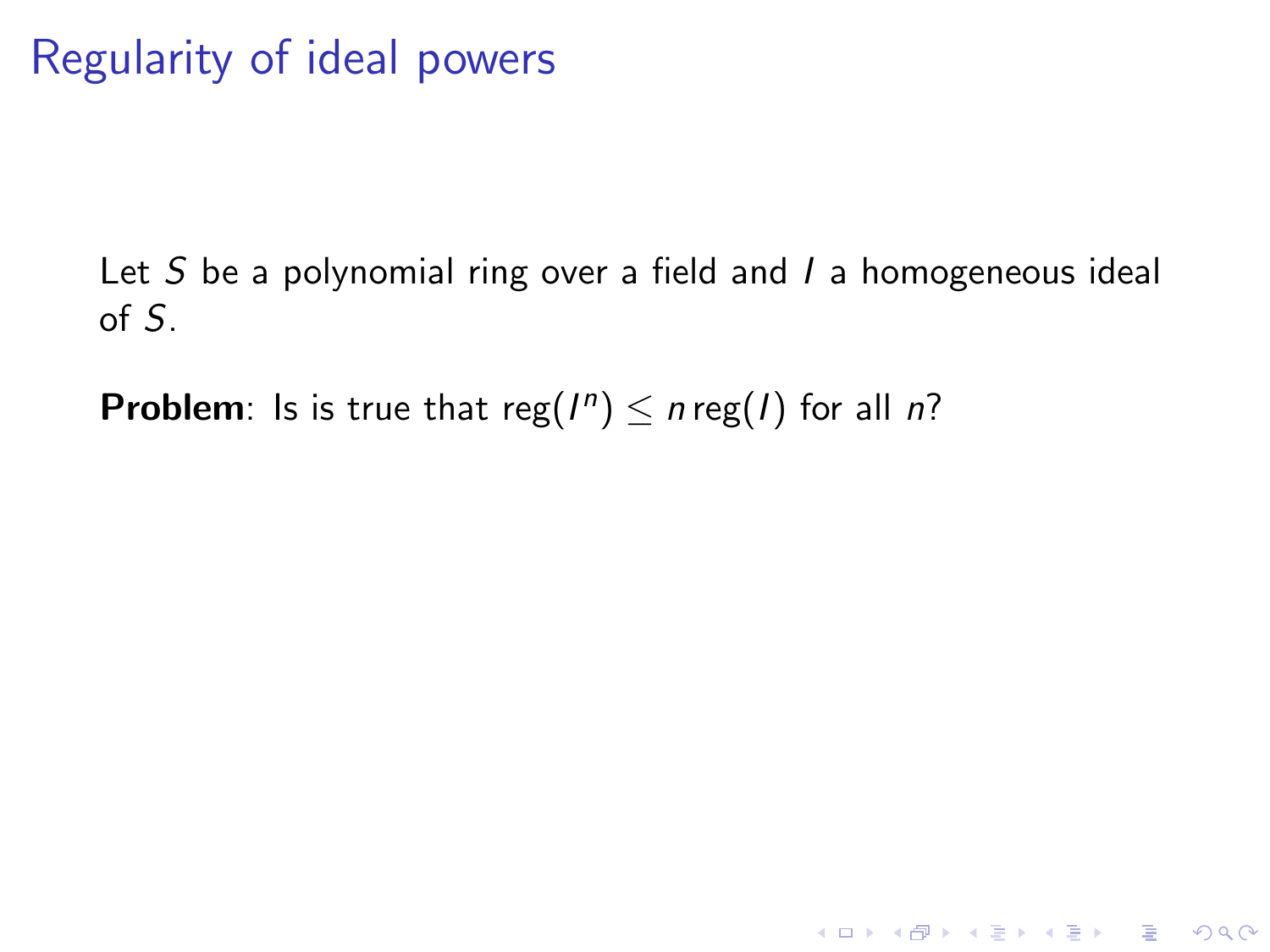# Regularity of ideal powers

Let S be a polynomial ring over a field and  $I$  a homogeneous ideal of S.

**K ロ ▶ K @ ▶ K 할 X X 할 X 및 할 X X Q Q O** 

**Problem**: Is is true that reg( $I^n$ )  $\leq n$  reg( $I$ ) for all  $n$ ?

#### Geramita-Gimigliano-Pitteloud 1995, Chandler 1997: Yes if dim  $S/I \leq 1$ .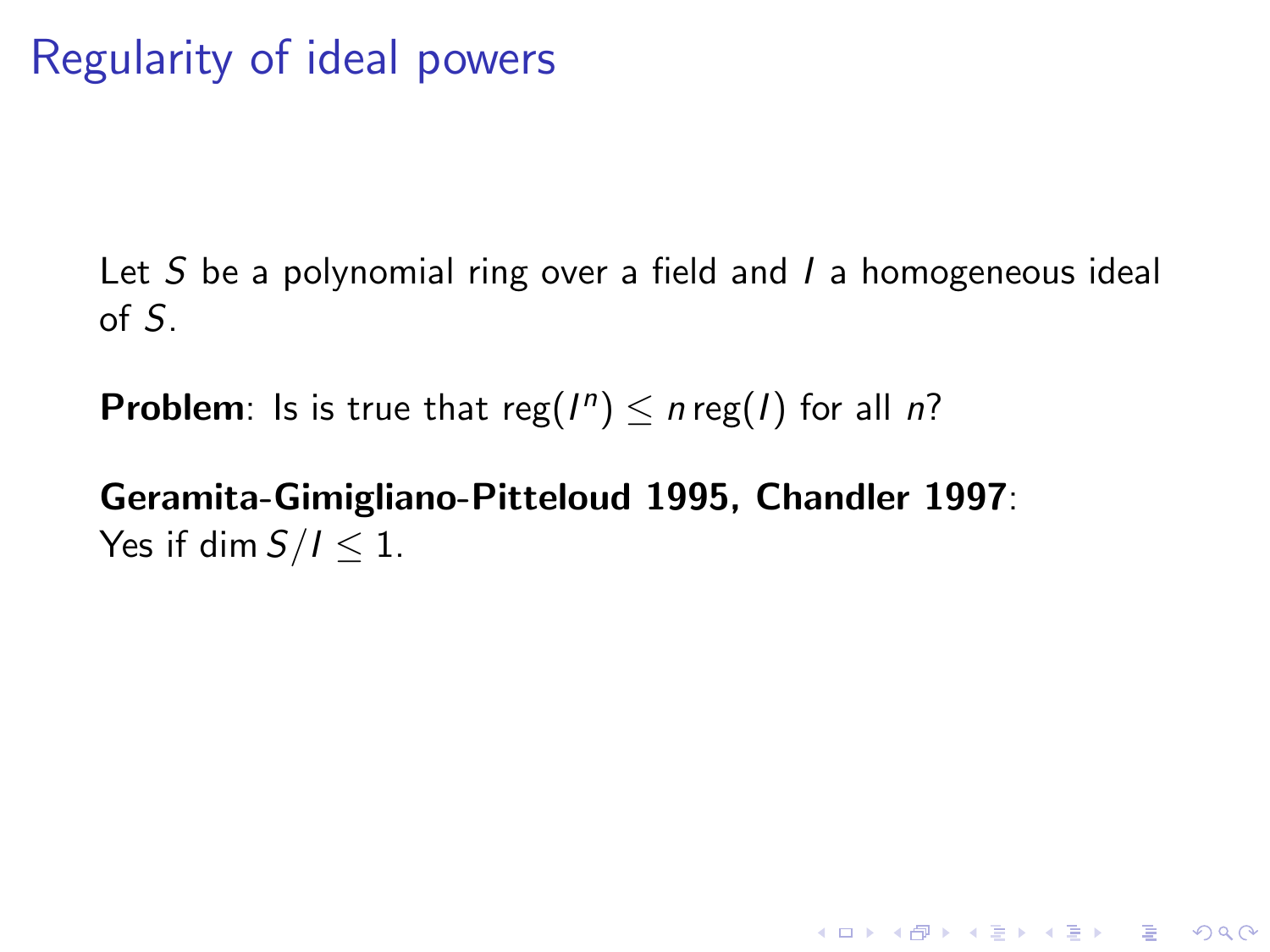Let S be a polynomial ring over a field and  $I$  a homogeneous ideal of S.

**Problem**: Is is true that reg( $I^n$ )  $\leq n$  reg( $I$ ) for all  $n$ ?

#### Geramita-Gimigliano-Pitteloud 1995, Chandler 1997: Yes if dim  $S/I < 1$ .

Sturmfels 2000: There exist monomial ideals I such that  $reg(I^2) > 2 reg(I).$ 

**K ロ ▶ K @ ▶ K 할 X X 할 X 및 할 X X Q Q O**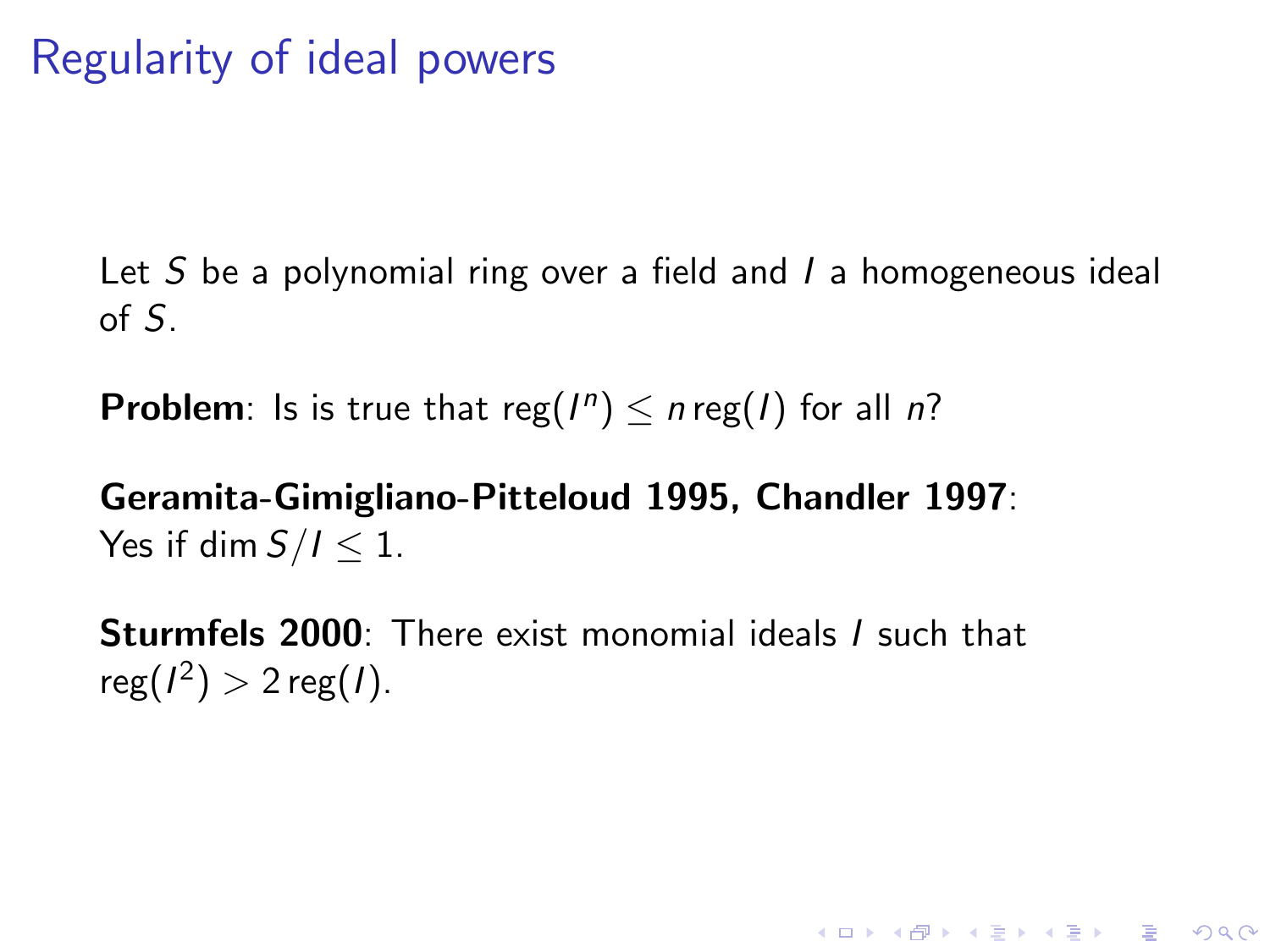# Linear bounds

Modified problem: Does there exists a linear bound for reg( $I<sup>n</sup>$ )?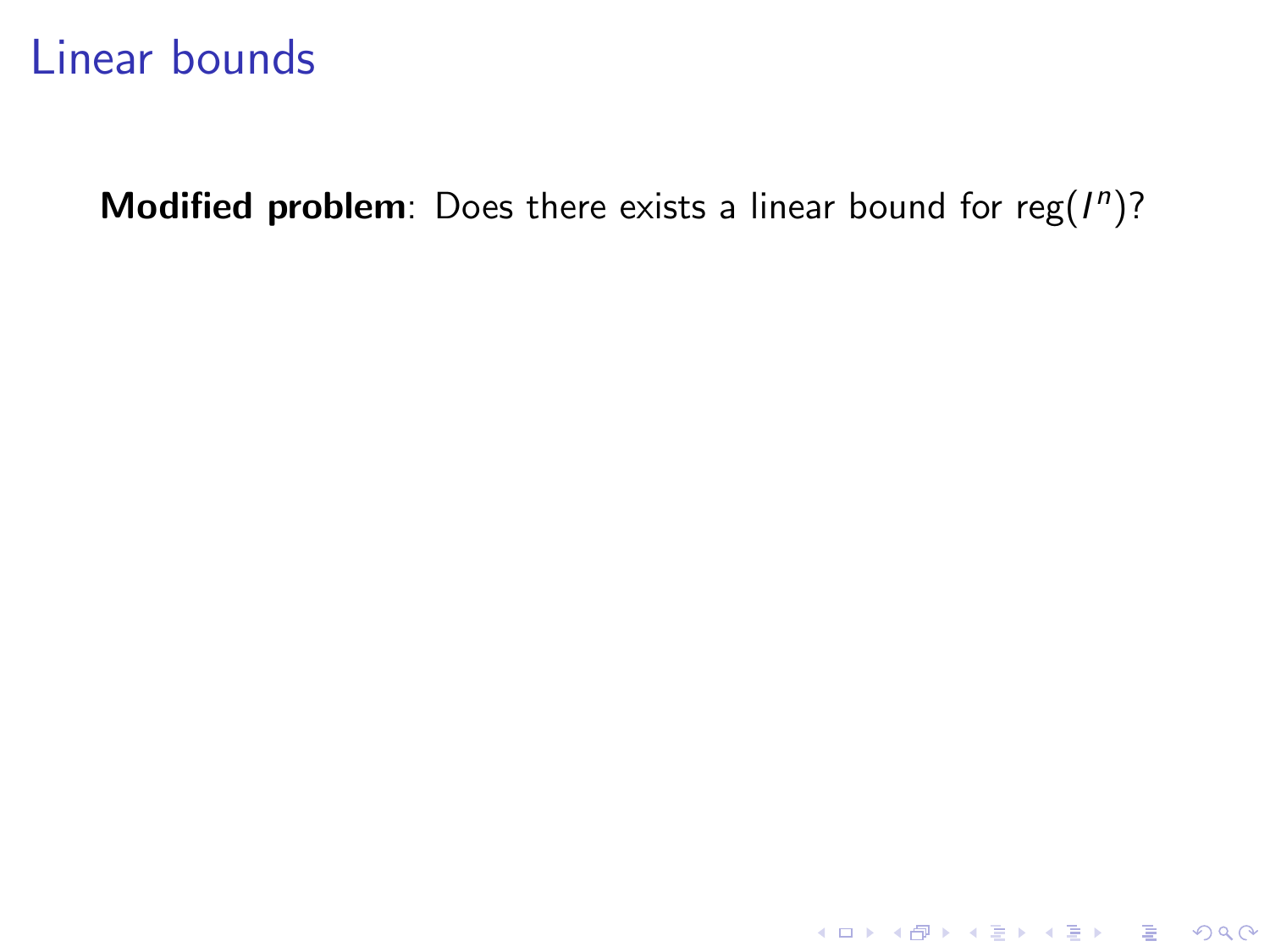### Linear bounds

Modified problem: Does there exists a linear bound for reg( $I<sup>n</sup>$ )?

This problem was inspired by a result in algebraic geometry.

#### Bertram-Ein-Lazarsfeld 1991:

Let  $X \subset \mathbb{P}^s$  be a smooth variety and let  $\mathcal{I}_X$  be the ideal sheaf of the embedding of X. Let  $d_x$  denote the minimum degree d such that  $X$  is a scheme-theoretic intersection of hypersurfaces of degree at most  $d$ . There is a number  $e$  such that

$$
H^i(\mathbb{P}^s,\mathcal{I}_X^n(t))=0 \text{ for all } n>0, t\geq nd_X+e, i\geq 1.
$$

4 D > 4 P + 4 B + 4 B + B + 9 Q O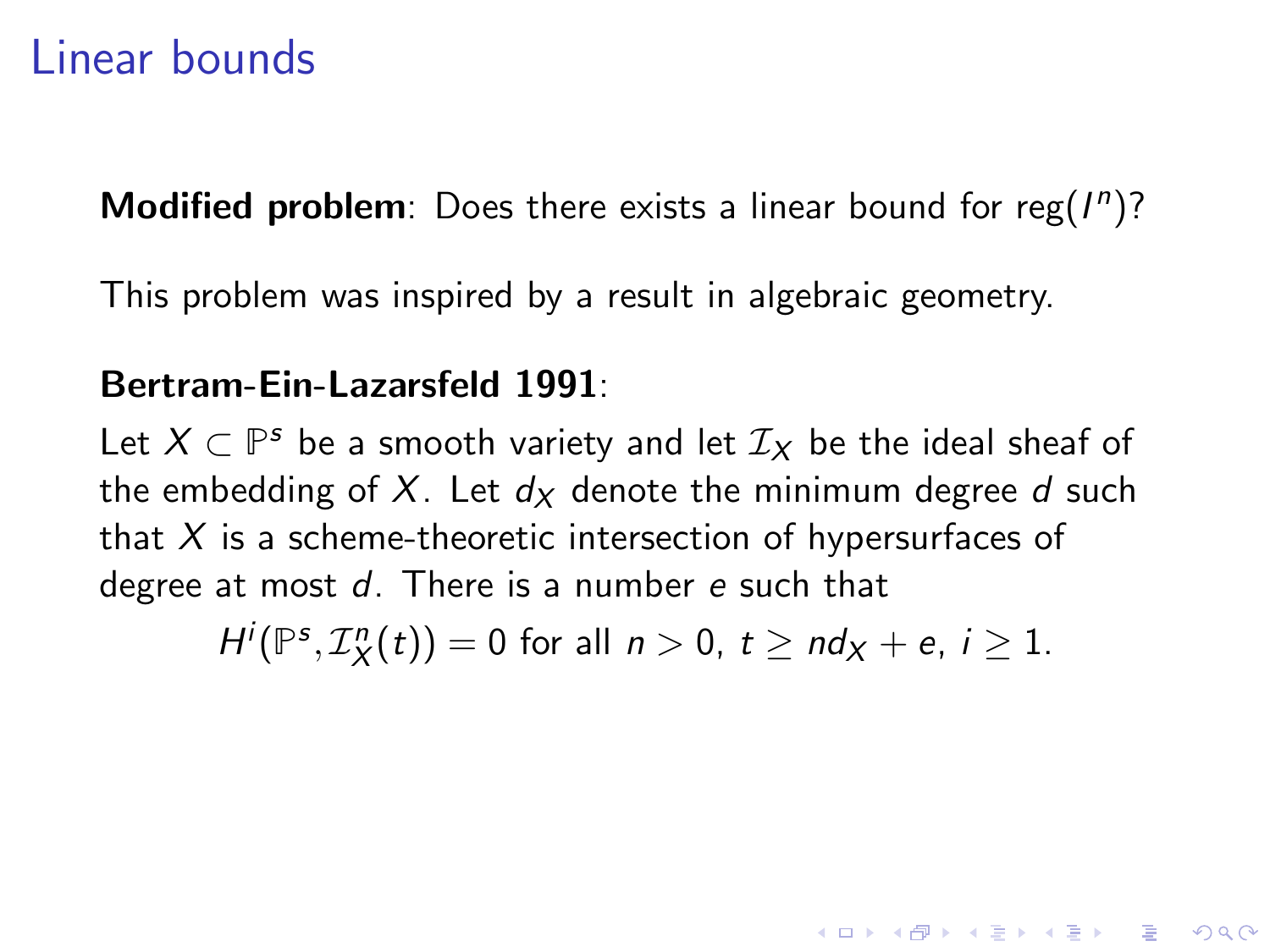#### Linear bounds

Modified problem: Does there exists a linear bound for reg( $I<sup>n</sup>$ )?

This problem was inspired by a result in algebraic geometry.

#### Bertram-Ein-Lazarsfeld 1991:

Let  $X \subset \mathbb{P}^s$  be a smooth variety and let  $\mathcal{I}_X$  be the ideal sheaf of the embedding of X. Let  $d_x$  denote the minimum degree d such that  $X$  is a scheme-theoretic intersection of hypersurfaces of degree at most  $d$ . There is a number e such that

 $H^i(\mathbb{P}^s,\mathcal{I}_X^n(t))=0$  for all  $n>0, t\ge nd_X+e, i\ge 1$ .

**AD A 4 4 4 5 A 5 A 5 A 4 D A 4 D A 4 P A 4 5 A 4 5 A 5 A 4 A 4 A 4 A** 

**Swanson 1997**: Yes, there exists a number D such that  $reg(I^n) \leq nD$  for all  $n > 0$ .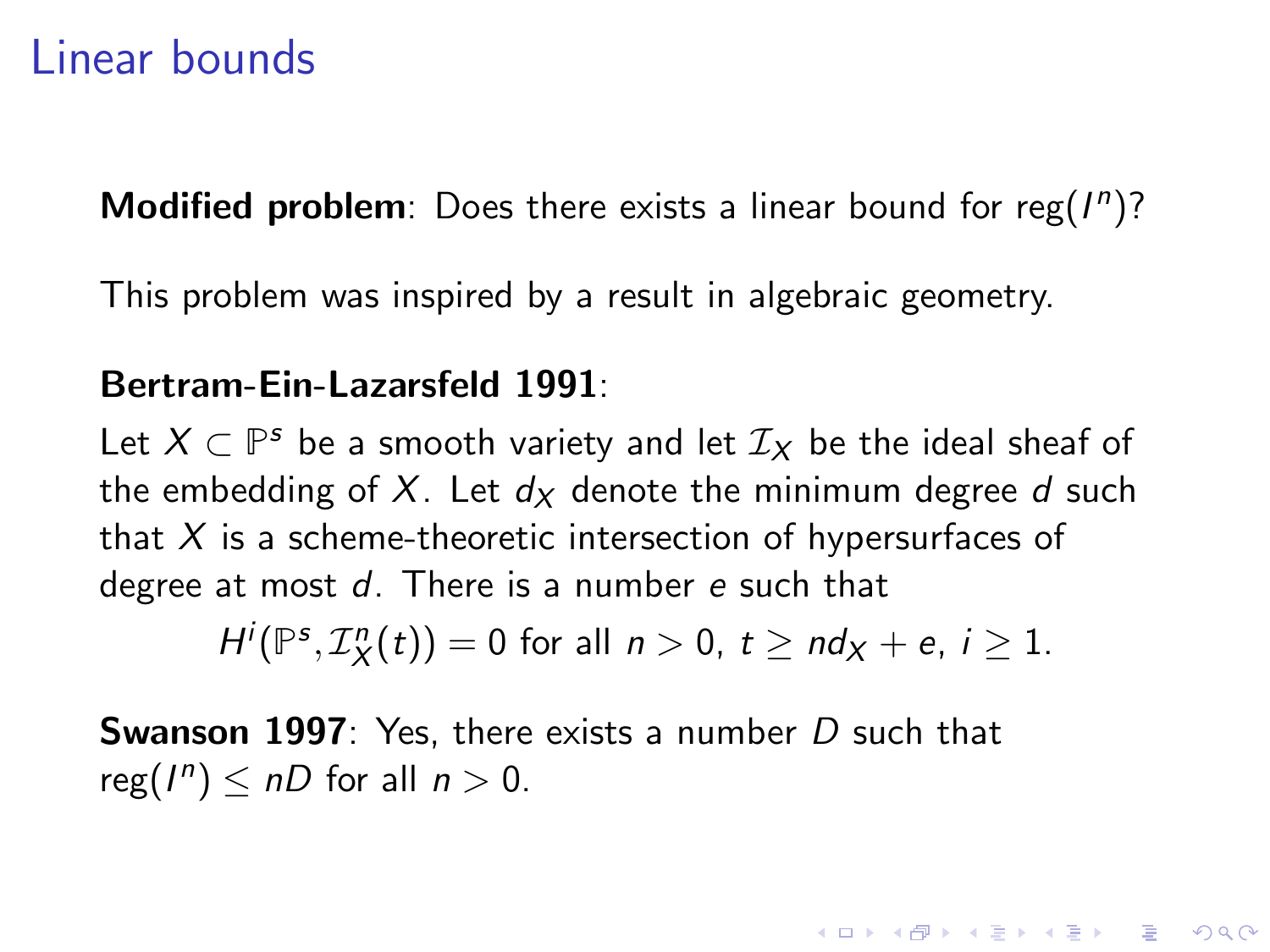# Asymptotic behaviour

It turns out that reg $(I^n)$  is asymptotically a linear function.

Cutkosky-Herzog-Trung 1999, Kodiyalam 2000: There exist numbers  $d, e, n_0$  such that reg $(I^n) = nd + e$  for all  $n \geq n_0$ .

**K ロ ▶ K @ ▶ K 할 X X 할 X 및 할 X X Q Q O**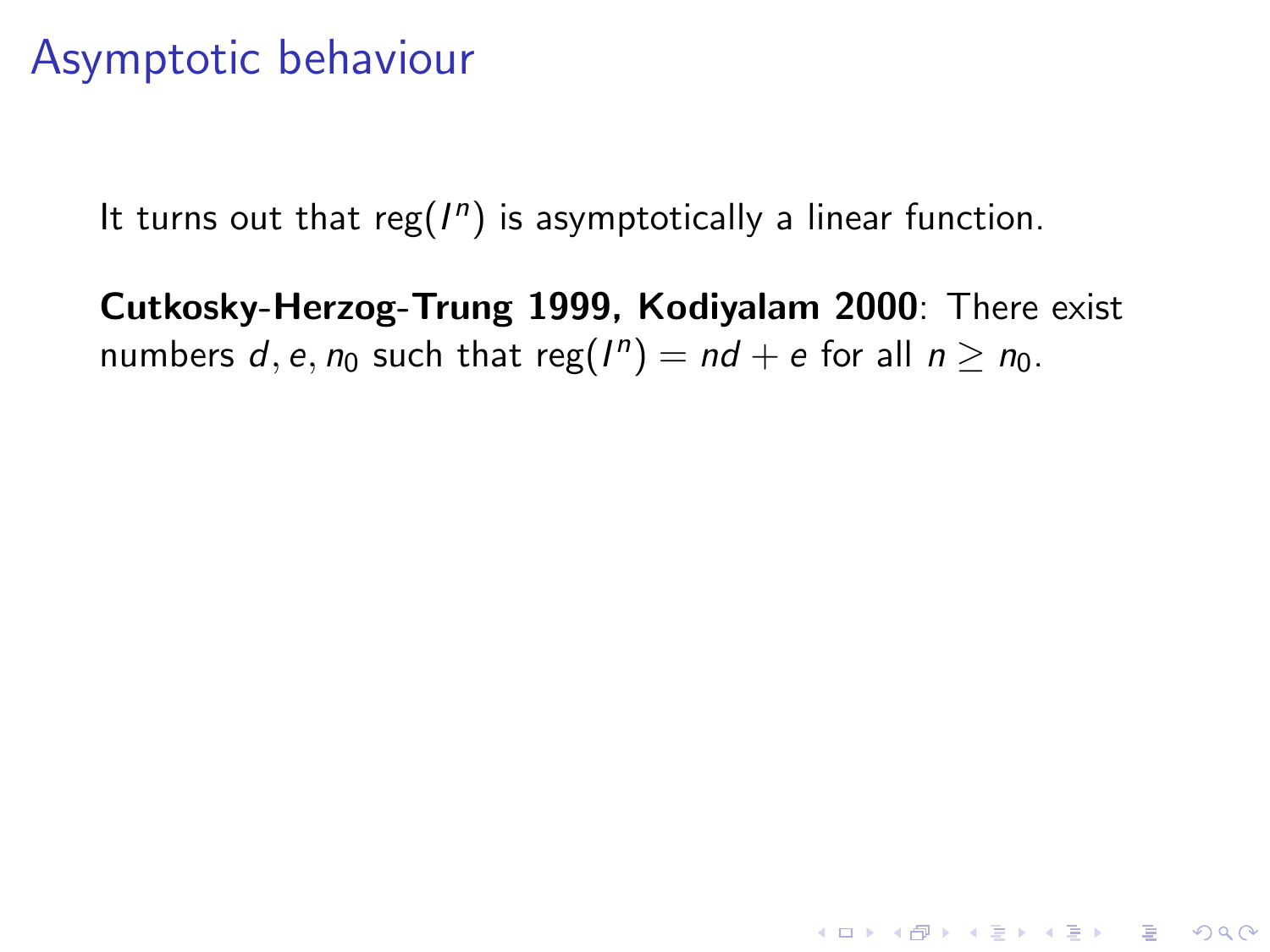# Asymptotic behaviour

It turns out that reg( $I<sup>n</sup>$ ) is asymptotically a linear function.

Cutkosky-Herzog-Trung 1999, Kodiyalam 2000: There exist numbers  $d, e, n_0$  such that reg $(I^n) = nd + e$  for all  $n \geq n_0$ .

The slope d can be described explicitly.

Kodiyalam 2000:  $d = \min\{\delta | l_{\leq \delta} / l^{n-1} = l^n \text{ for some } n > 0\}$ where  $I_{\leq \delta}$  denotes the ideal generated by forms of *I* of degree  $\leq \delta$ .

**KORKAR KERKER EL VOLO**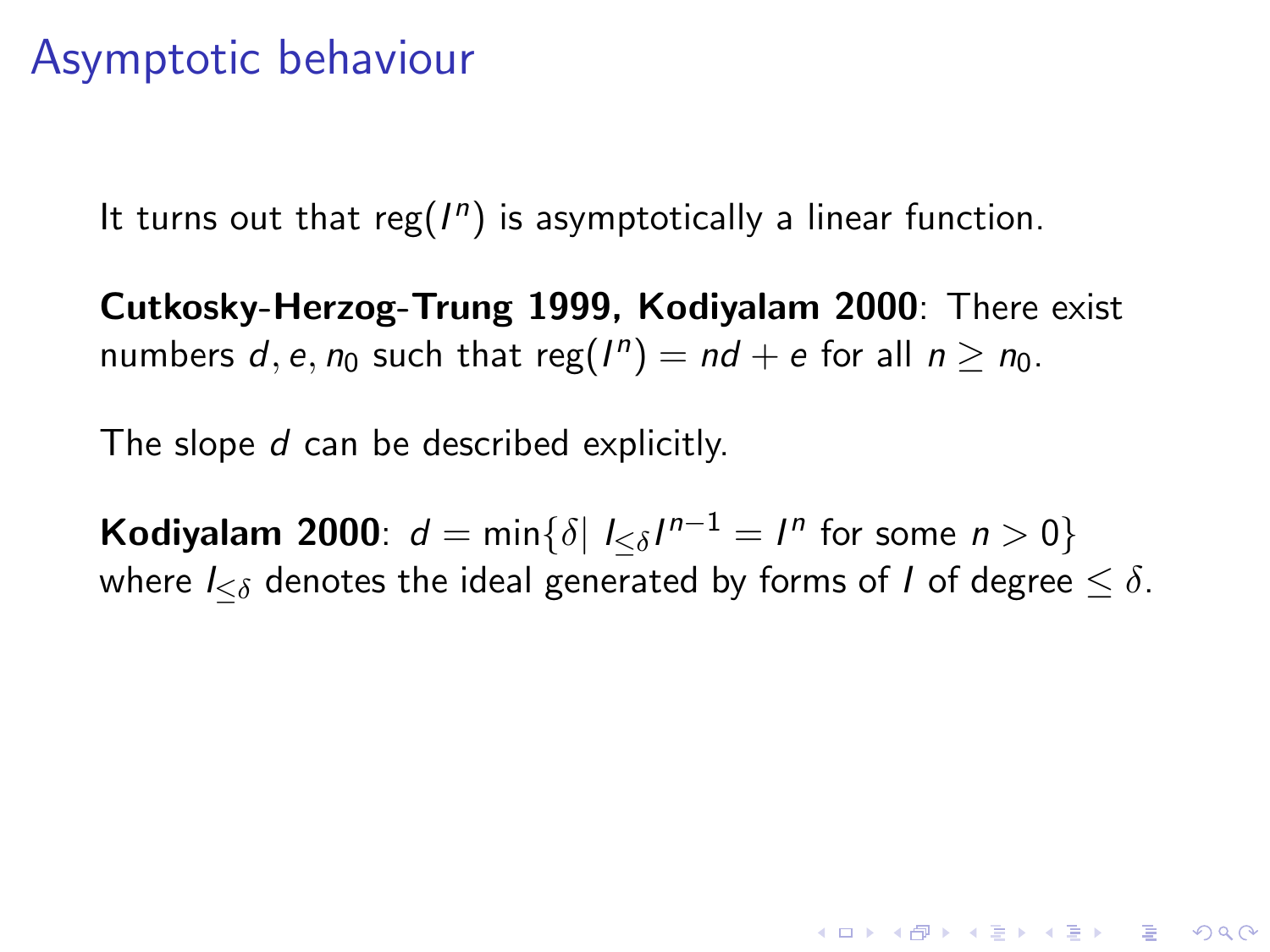### Asymptotic behaviour

It turns out that reg( $I<sup>n</sup>$ ) is asymptotically a linear function.

Cutkosky-Herzog-Trung 1999, Kodiyalam 2000: There exist numbers  $d, e, n_0$  such that reg $(I^n) = nd + e$  for all  $n \geq n_0$ .

The slope d can be described explicitly.

Kodiyalam 2000:  $d = \min\{\delta | l_{\leq \delta} / l^{n-1} = l^n \text{ for some } n > 0\}$ where  $I_{\leq \delta}$  denotes the ideal generated by forms of *I* of degree  $\leq \delta$ .

Geometric meaning: If I is the defining ideal of a projective variety X, then d is the minimum degree such that X is a scheme-theoretic intersection of hypersurfaces of degree at most d.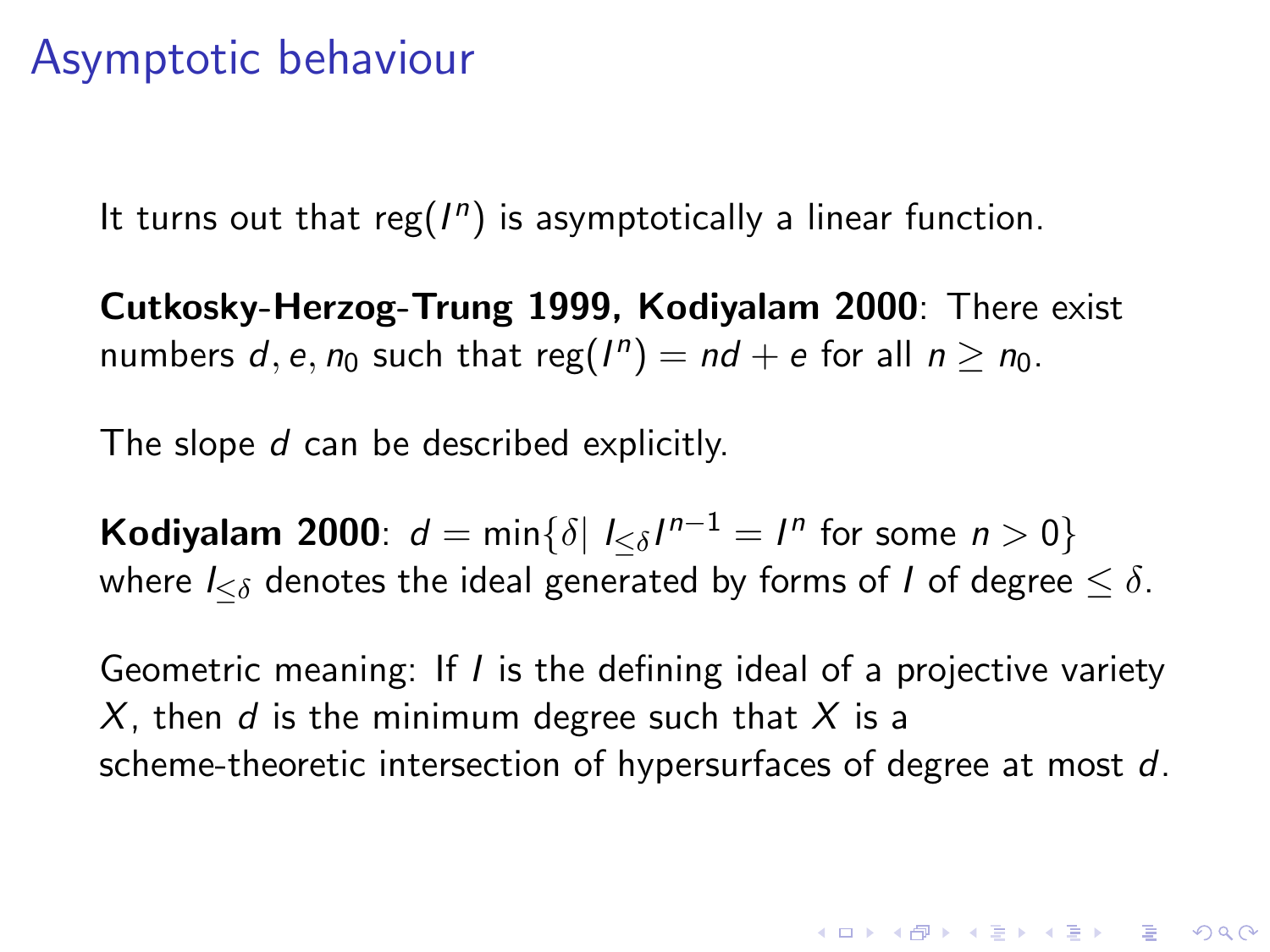# Bigraded Rees algebra

Basic idea: to consider the Rees algebra  $S[lt] = \bigoplus_{n \geq 0} I^n t^n \subseteq S[t]$ . Then use the bigrading deg  $ft^n=(\deg f,n)$  for  $f\in \bar{I^n}.$ 

K ロ ▶ K @ ▶ K 할 > K 할 > 1 할 > 1 이익어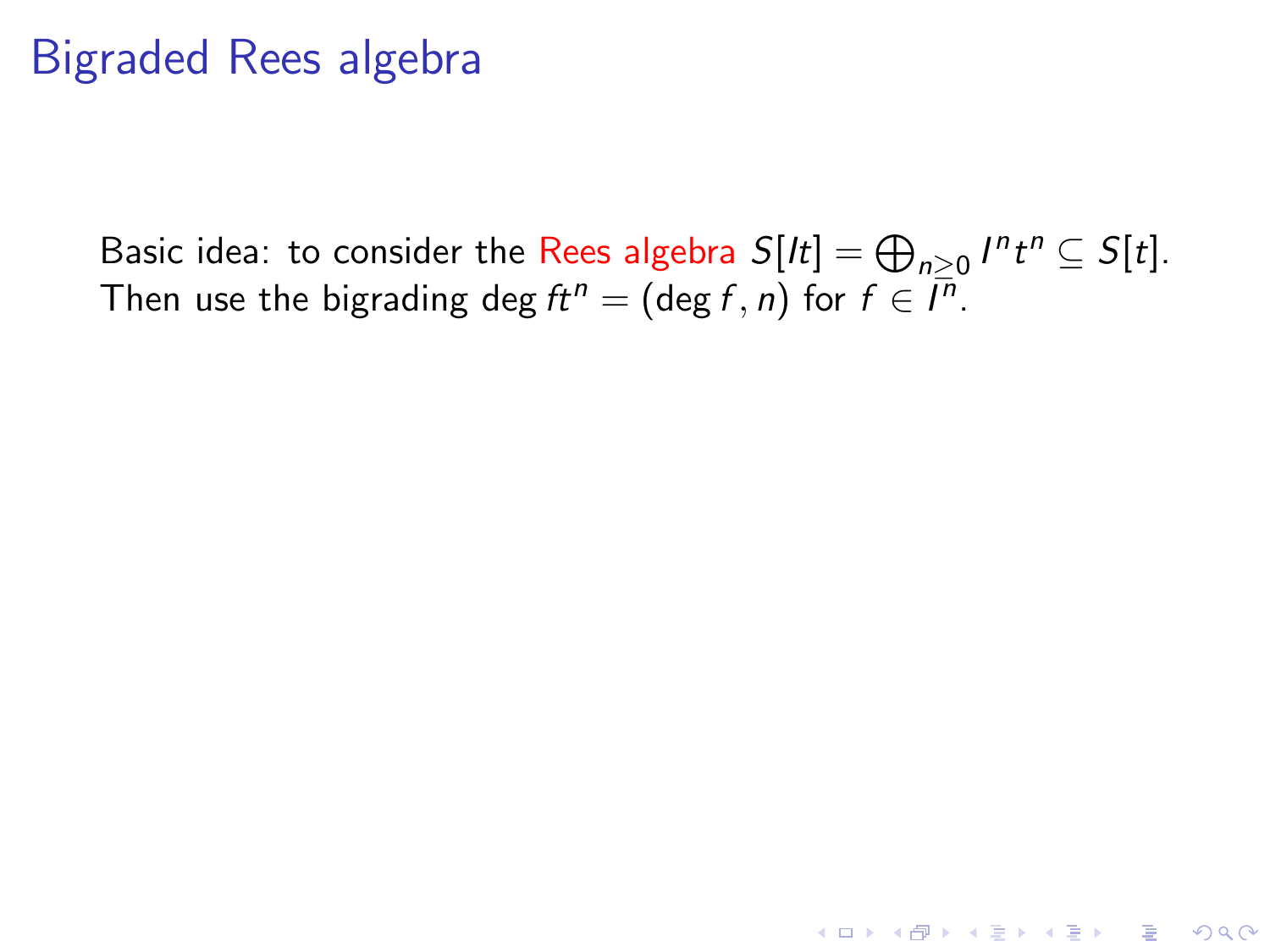#### Bigraded Rees algebra

Basic idea: to consider the Rees algebra  $S[lt] = \bigoplus_{n \geq 0} I^n t^n \subseteq S[t]$ . Then use the bigrading deg  $ft^n=(\deg f,n)$  for  $f\in \bar{I^n}.$ 

If  $S = k[x_1, ..., x_r]$  and  $I = (f_1, ..., f_s)$ , there is a presentation  $S[It] = k[x_1, ..., x_r, y_1, ..., y_s]/Q$ , where  $k[x_1, ..., x_r, y_1, ..., y_s]$  is a bigraded polynomial ring with deg ${\sf x}_i=(1,0)$ , deg ${\sf y}_j=(\deg f_j,1)$ , and Q is a bihomogeneous ideal.

4 0 > 4 4 + 4 3 + 4 3 + 5 + 9 4 0 +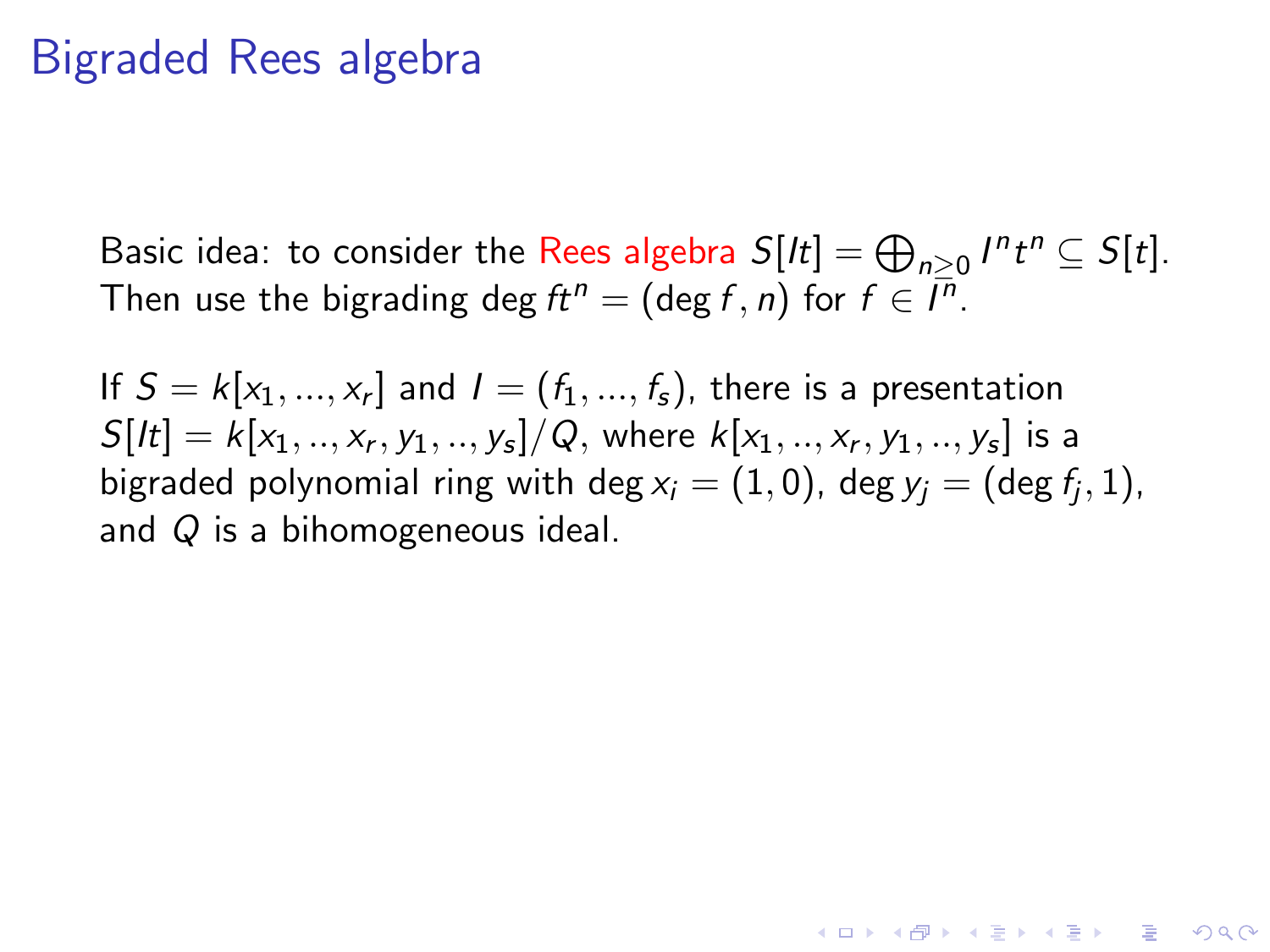### Bigraded Rees algebra

Basic idea: to consider the Rees algebra  $S[lt] = \bigoplus_{n \geq 0} I^n t^n \subseteq S[t]$ . Then use the bigrading deg  $ft^n=(\deg f,n)$  for  $f\in \bar{I^n}.$ 

If  $S = k[x_1, ..., x_r]$  and  $I = (f_1, ..., f_s)$ , there is a presentation  $S[It] = k[x_1, ..., x_r, y_1, ..., y_s]/Q$ , where  $k[x_1, ..., x_r, y_1, ..., y_s]$  is a bigraded polynomial ring with deg ${\sf x}_i=(1,0)$ , deg ${\sf y}_j=(\deg f_j,1)$ , and Q is a bihomogeneous ideal.

The asymptotic linearity of reg( $I<sup>n</sup>$ ) follows from the fact that  $S[It]$ has a minimal bigraded resolution over  $k[x_1,..,x_r,y_1,..,y_s]$ , which provides resolutions for all  $I_n$ .

**KORKAR KERKER EL VOLO**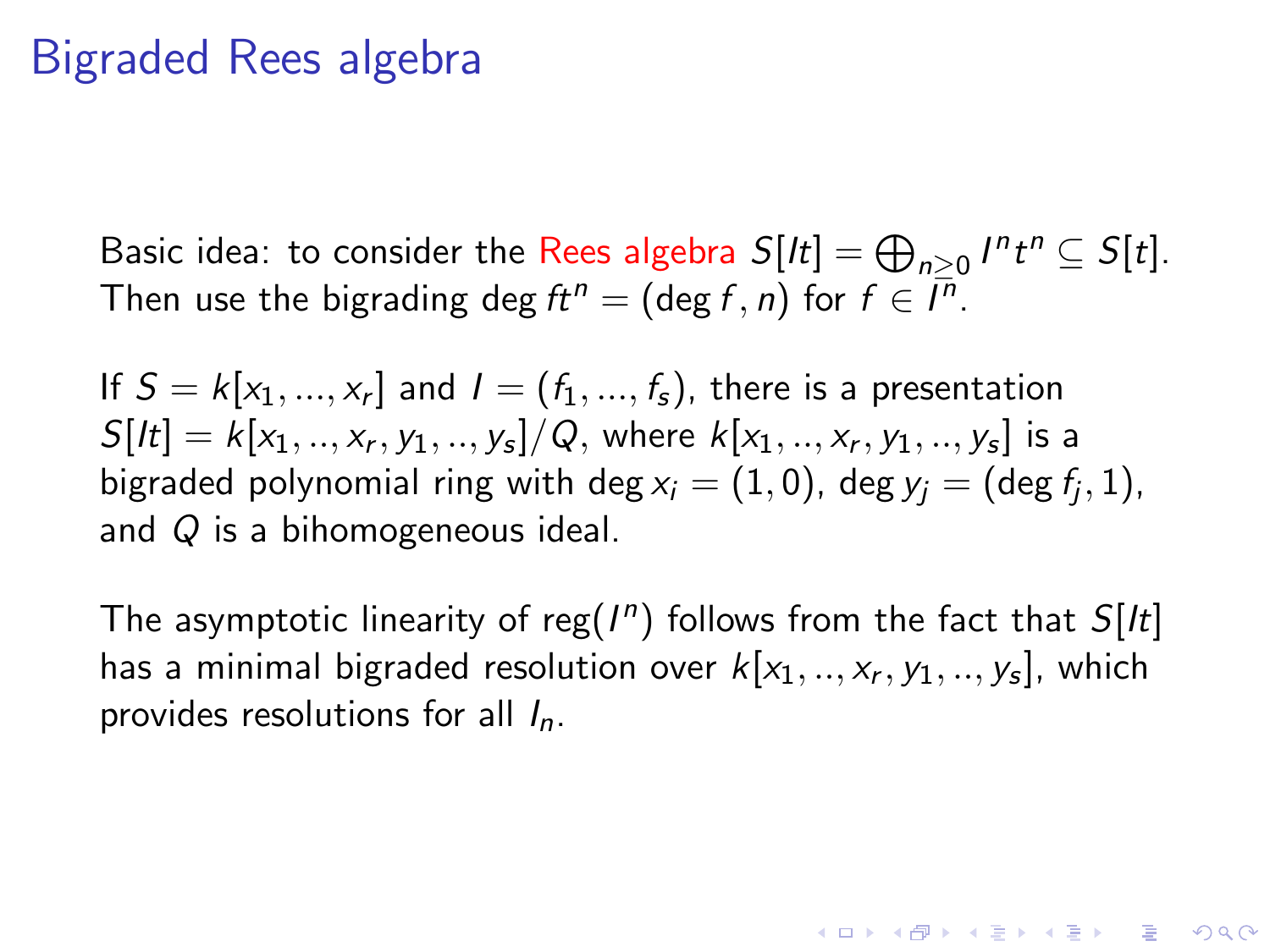Problem: What about the geometric regularity g-reg $(I^n)$ ?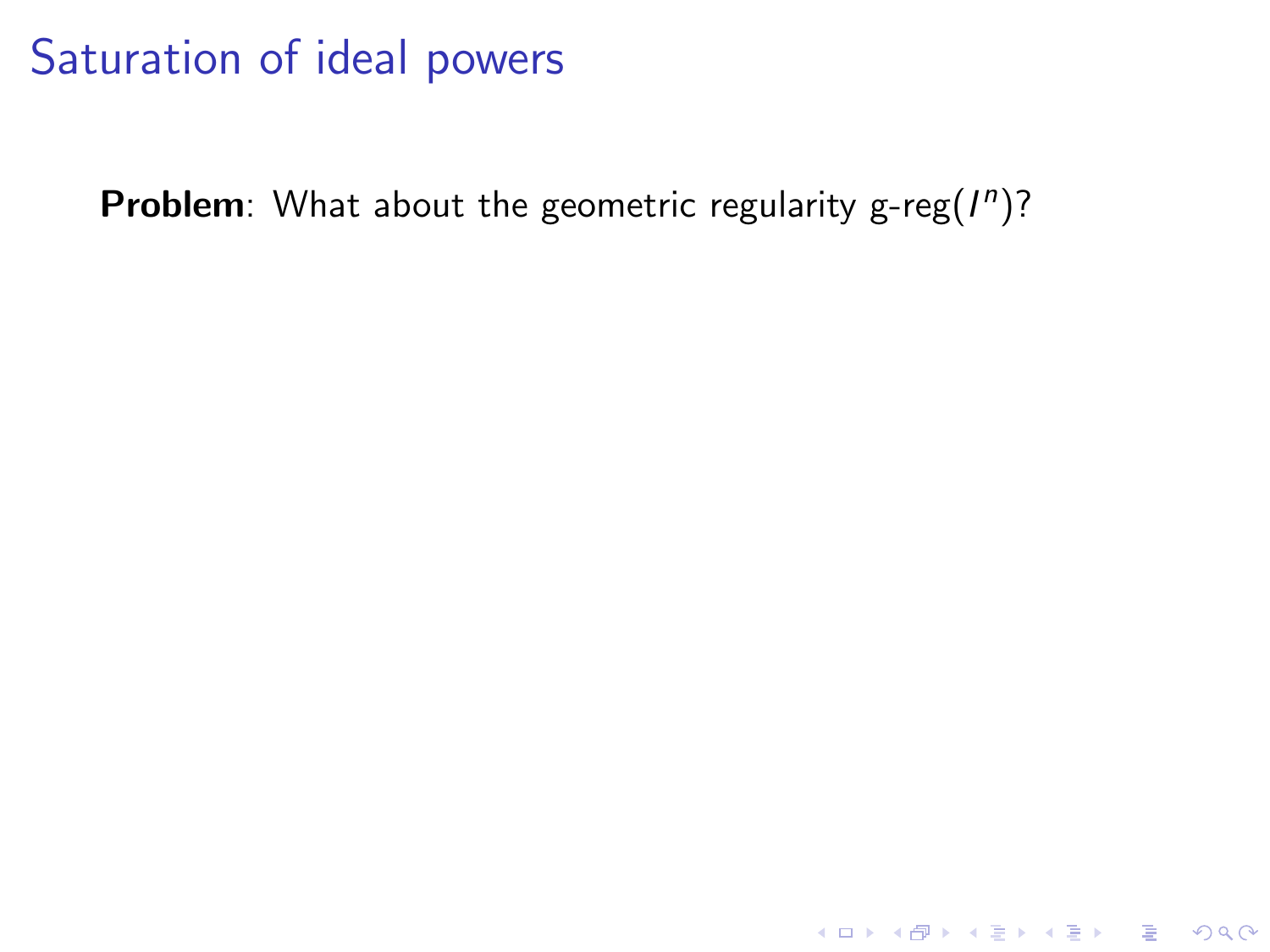Problem: What about the geometric regularity g-reg $(I^n)$ ?

Let  $\widetilde{I} := \bigcup_{t \geq 0} I$  :  $\mathfrak{m}^t$ , which is called the saturation of  $I$ . Then  $reg(\tilde{l}) = g-reg(l).$ 

KID KA KERKER E VONG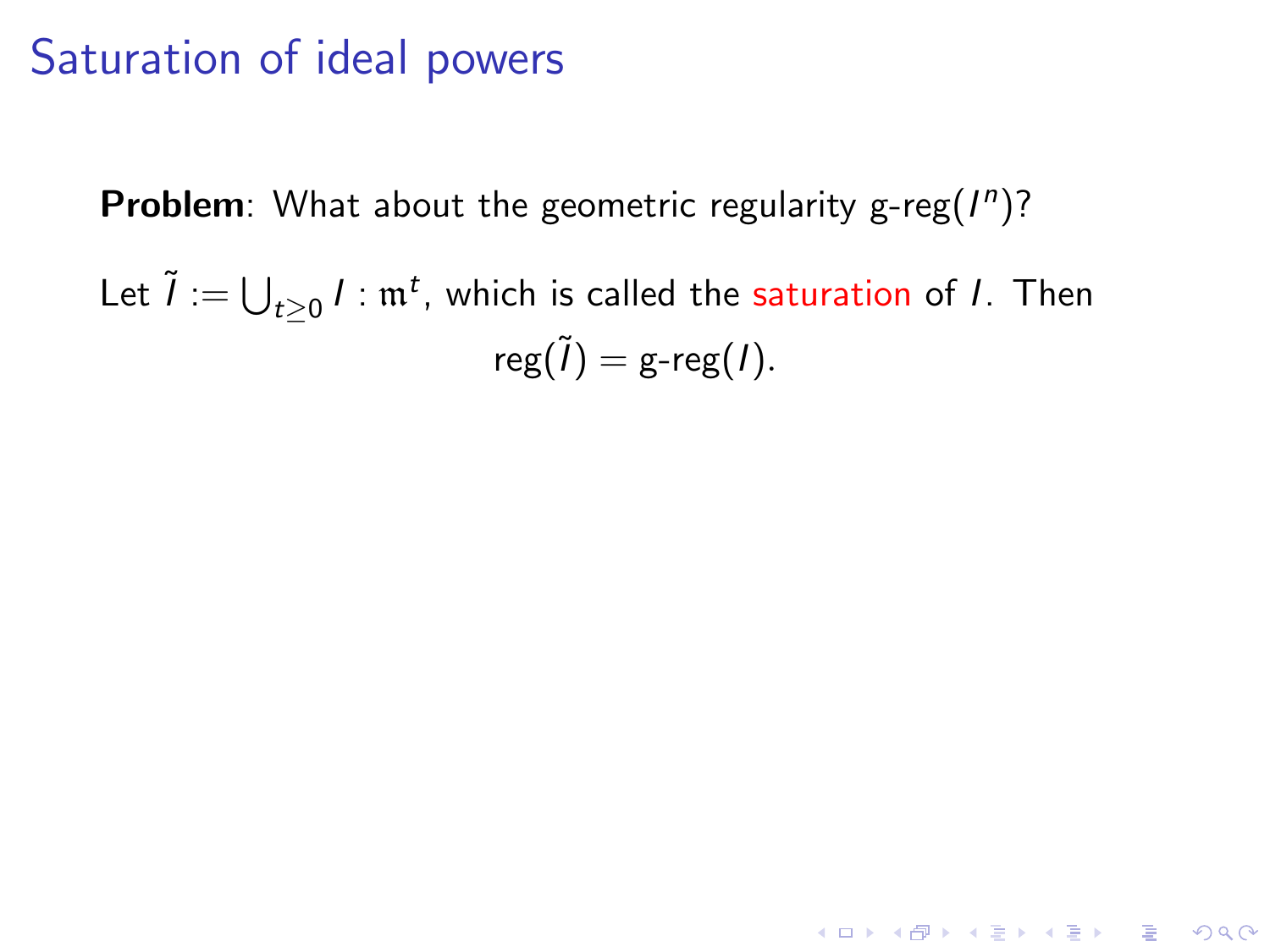Problem: What about the geometric regularity g-reg $(I^n)$ ?

Let  $\widetilde{I} := \bigcup_{t \geq 0} I$  :  $\mathfrak{m}^t$ , which is called the saturation of  $I$ . Then  $reg(\tilde{l}) = g-reg(l).$ 

So one might use  $\bigoplus_{n\geq 0} \tilde{I}^n t^n$  to study reg $(\tilde{I}^n) =$  g-reg $(I^n)$ . However,  $\bigoplus_{n\geq 0}\tilde{I^nt^n}$  is in general not finitely generated.

**KORKAR KERKER EL VOLO**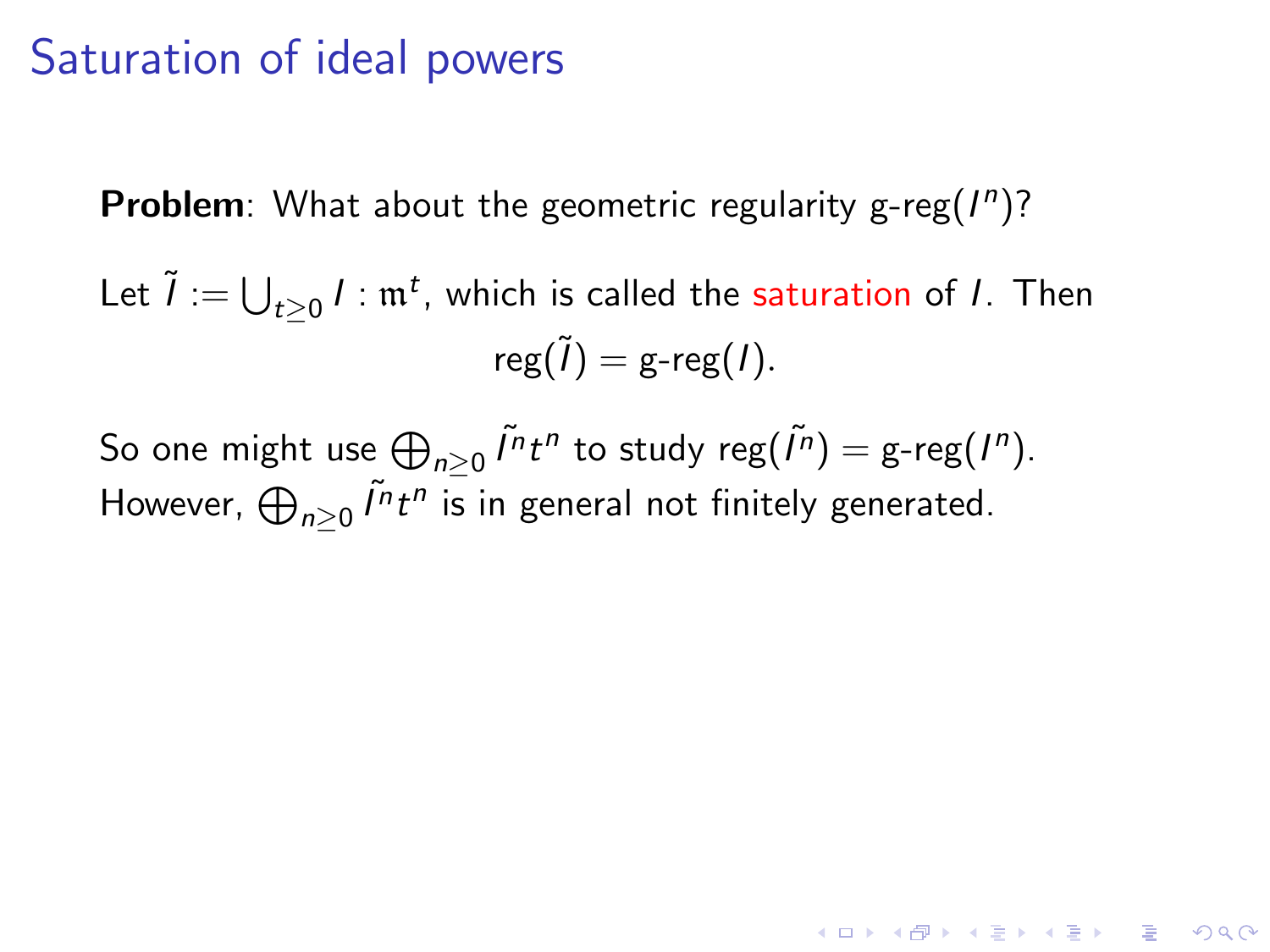Problem: What about the geometric regularity g-reg $(I^n)$ ?

Let  $\widetilde{I} := \bigcup_{t \geq 0} I$  :  $\mathfrak{m}^t$ , which is called the saturation of  $I$ . Then  $reg(\tilde{l}) = g-reg(l).$ 

So one might use  $\bigoplus_{n\geq 0} \tilde{I}^n t^n$  to study reg $(\tilde{I}^n) =$  g-reg $(I^n)$ . However,  $\bigoplus_{n\geq 0}\tilde{I^nt^n}$  is in general not finitely generated.

 $\mathsf{Cut}$ kosky-Herzog-Trung 1999: lim $_{n\to\infty}$ reg $(\tilde{I^n})/n$  can be a rational number. Hence reg $(\tilde{l}^n)$  isn't a linear function for  $n\gg 0$ .

**AD A 4 4 4 5 A 5 A 5 A 4 D A 4 D A 4 P A 4 5 A 4 5 A 5 A 4 A 4 A 4 A**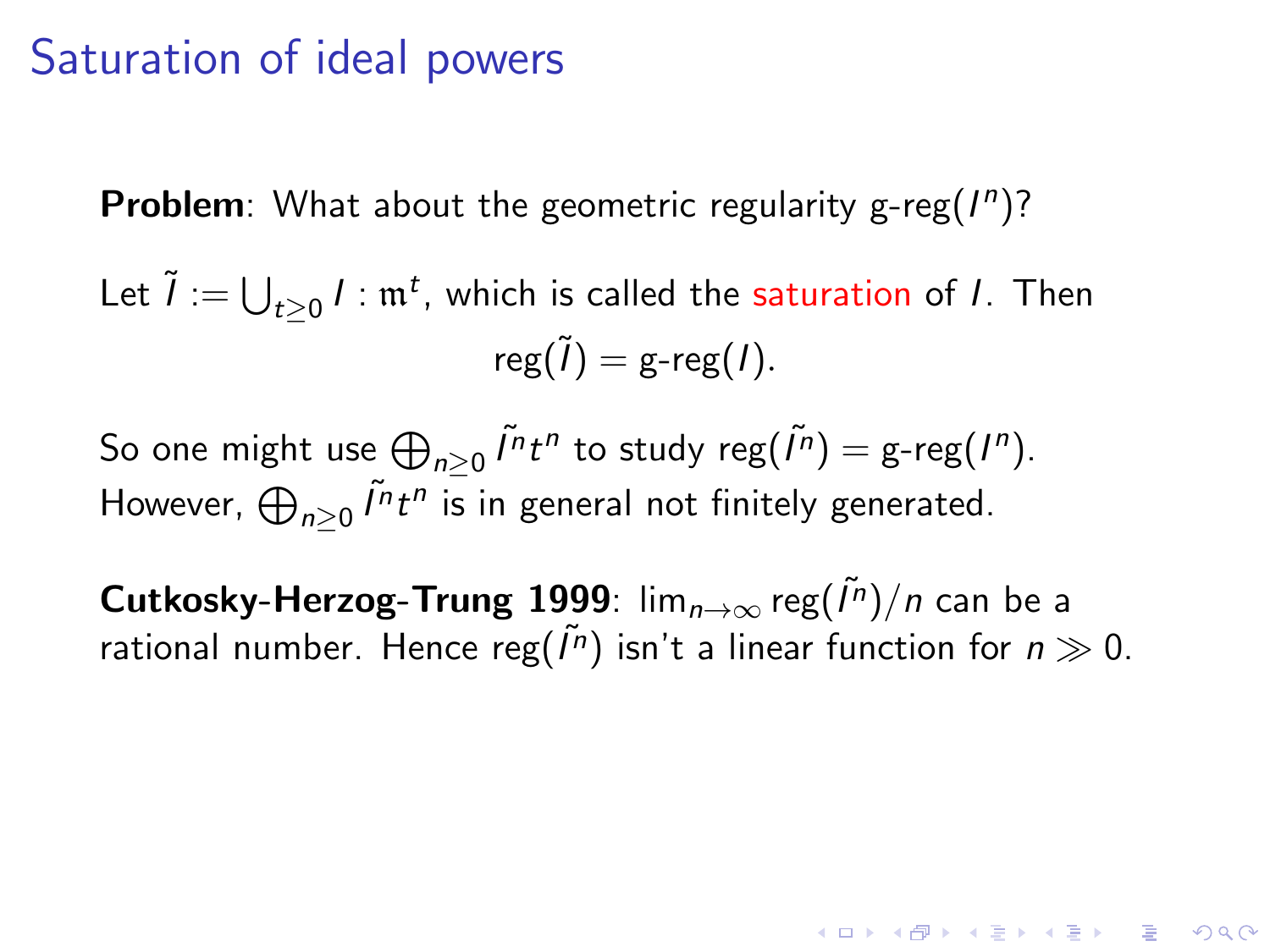Problem: What about the geometric regularity g-reg $(I^n)$ ?

Let  $\widetilde{I} := \bigcup_{t \geq 0} I$  :  $\mathfrak{m}^t$ , which is called the saturation of  $I$ . Then  $reg(\tilde{l}) = g-reg(l).$ 

So one might use  $\bigoplus_{n\geq 0} \tilde{I}^n t^n$  to study reg $(\tilde{I}^n) =$  g-reg $(I^n)$ . However,  $\bigoplus_{n\geq 0}\tilde{I^nt^n}$  is in general not finitely generated.

 $\mathsf{Cut}$ kosky-Herzog-Trung 1999: lim $_{n\to\infty}$ reg $(\tilde{I^n})/n$  can be a rational number. Hence reg $(\tilde{l}^n)$  isn't a linear function for  $n\gg 0$ .

**Cutkosky-Ein-Lazarsfeld 2001**:  $\lim_{n\to\infty}$  reg( $\tilde{I}^n$ )/n exists and equals the Seshadri constant.

**KORK (FRAGE) EL POLO**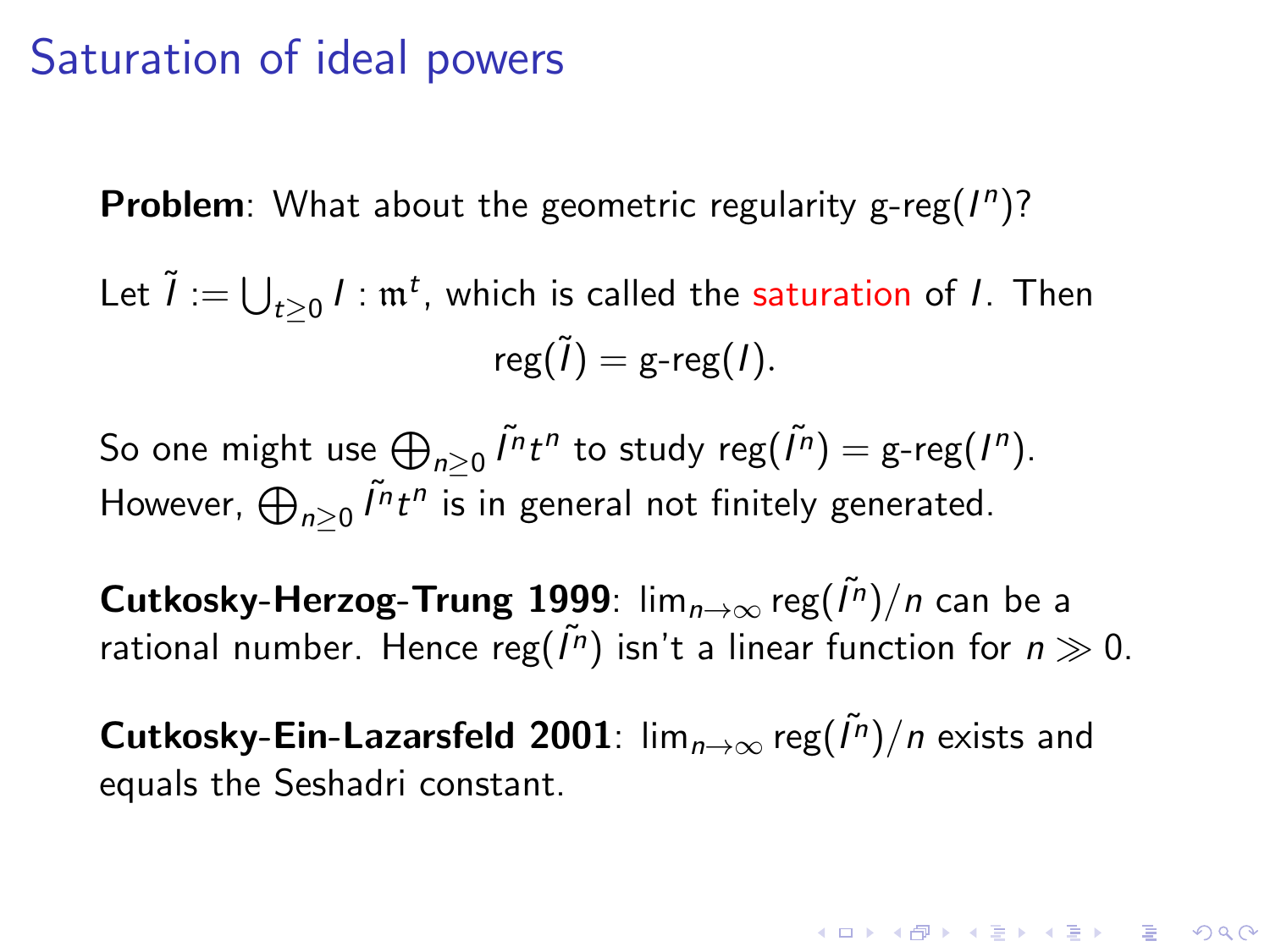We know reg $(I^n)=dn+e$  for  $n\ge n_0$ , where  $d$  is well-determined. But what about e and  $n_0$ ?

**K ロ ▶ K @ ▶ K 할 X X 할 X 및 할 X X Q Q O**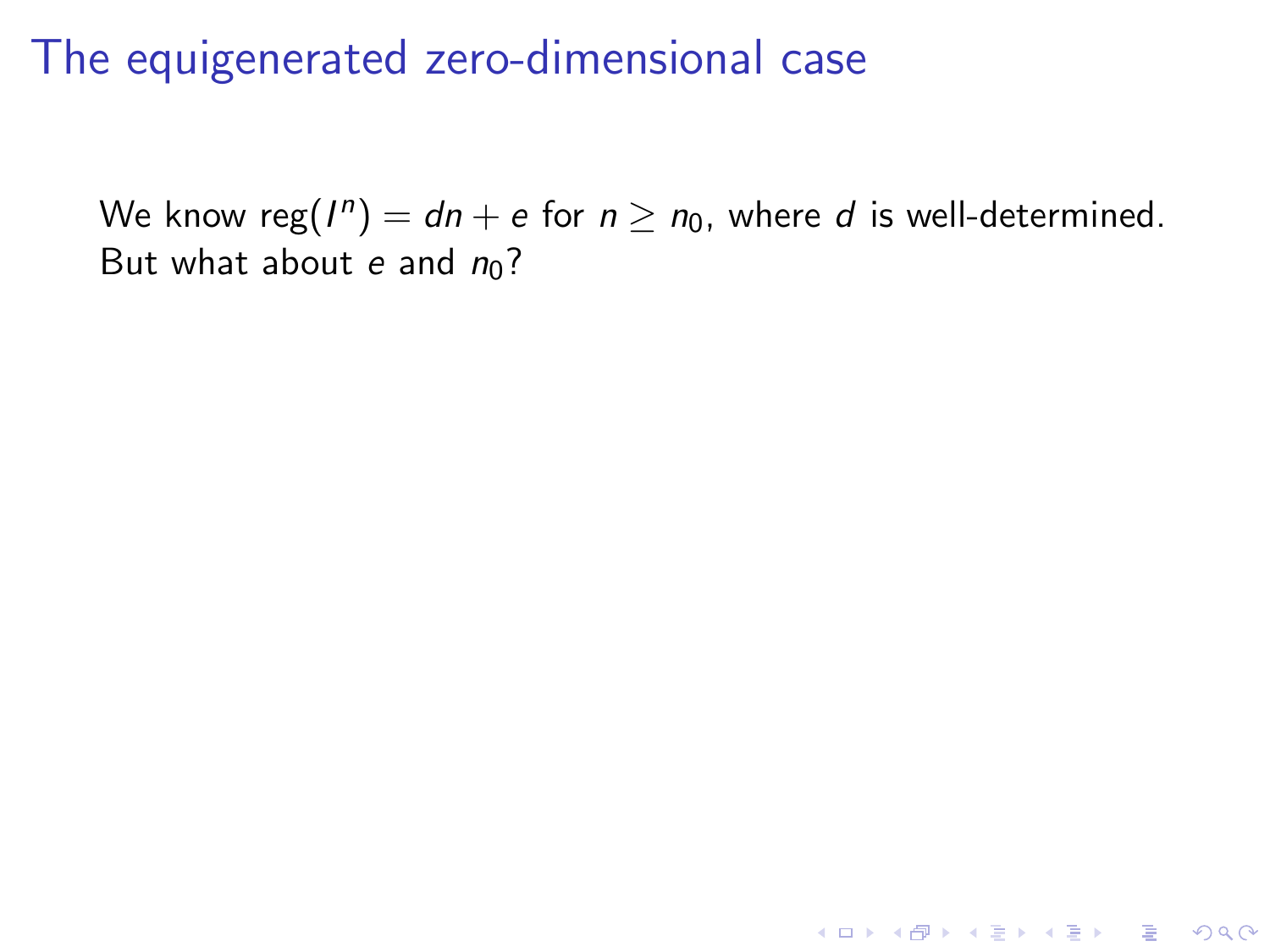We know reg $(I^n)=dn+e$  for  $n\ge n_0$ , where  $d$  is well-determined. But what about e and  $n_0$ ?

Eisenbud-Harris 2010, Eisenbud-Ulrich 2012: study the case  $\dim S/I = 0$  and *I* is generated by forms of the same degree.

**K ロ ▶ K @ ▶ K 할 X X 할 X 및 할 X X Q Q O**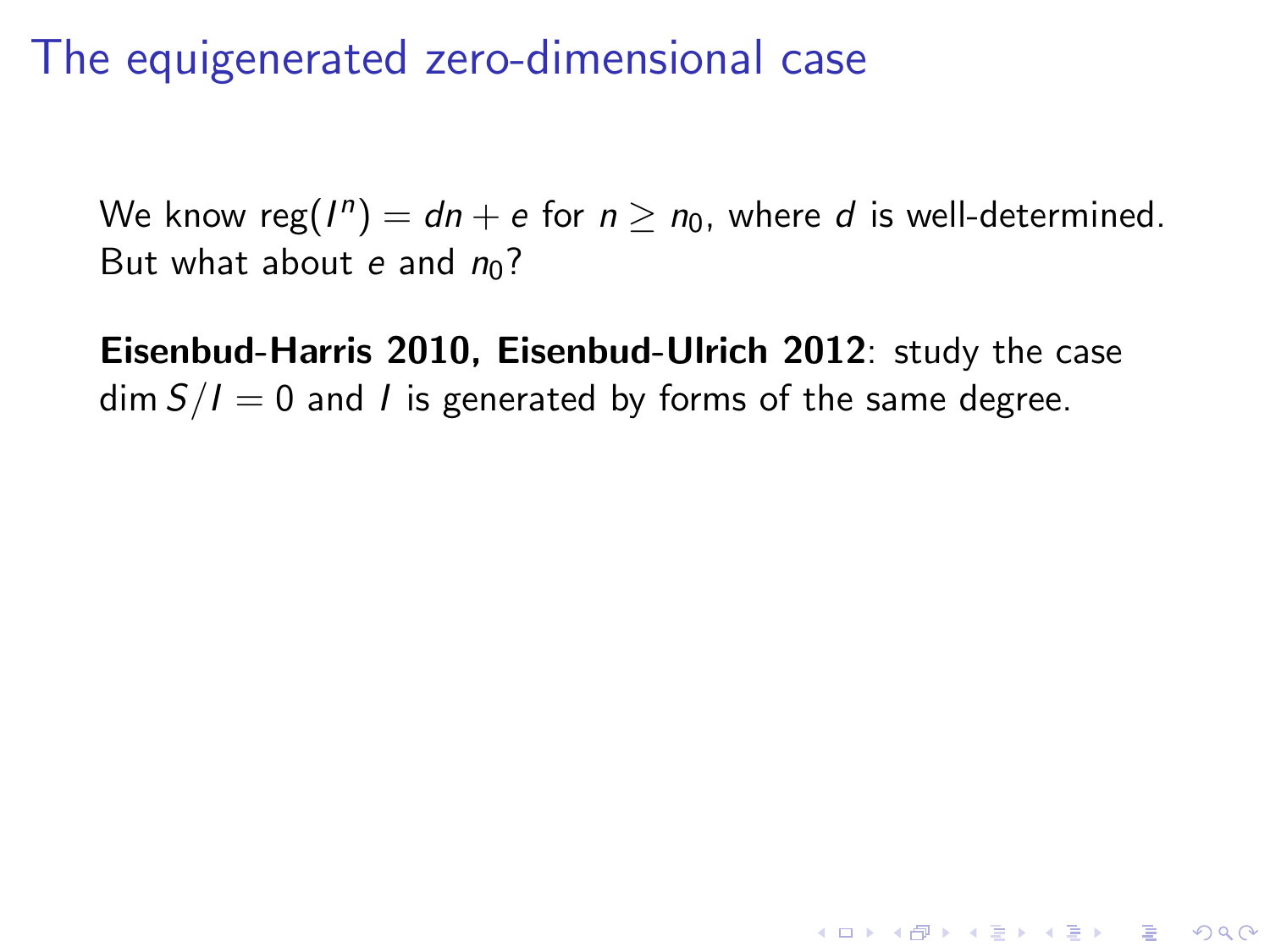We know reg $(I^n)=dn+e$  for  $n\ge n_0$ , where  $d$  is well-determined. But what about e and  $n_0$ ?

Eisenbud-Harris 2010, Eisenbud-Ulrich 2012: study the case  $\dim S/I = 0$  and I is generated by forms of the same degree.

If dim  $S/I = 0$ ,  $S/I$  has finite length, and reg( $I$ ) =  $a(S/I) + 1$ , where  $a(S/I)$  denotes the largest non-vanishing degree of  $S/I$ .

**KORKAR KERKER EL VOLO**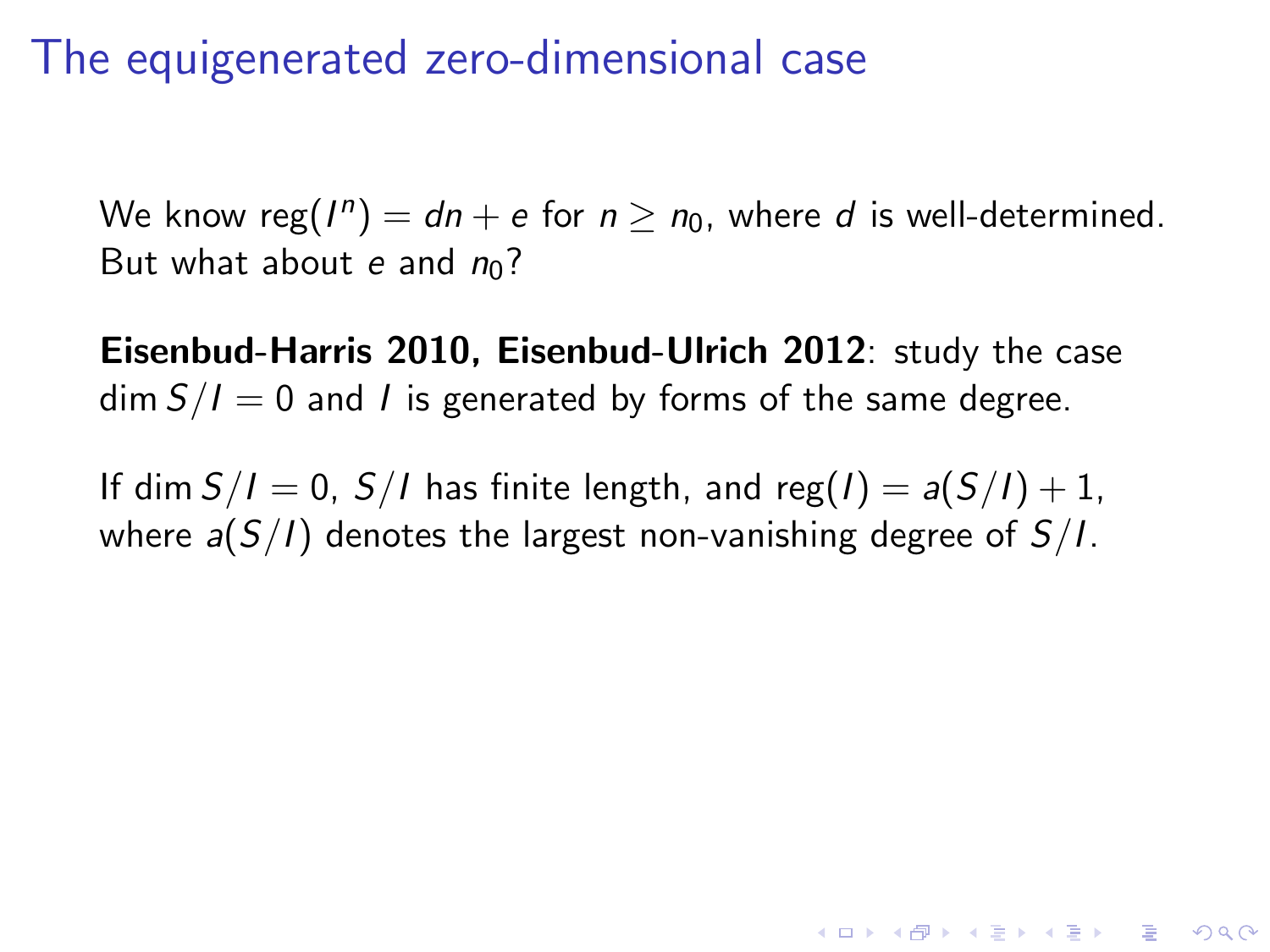We know reg $(I^n)=dn+e$  for  $n\ge n_0$ , where  $d$  is well-determined. But what about e and  $n_0$ ?

Eisenbud-Harris 2010, Eisenbud-Ulrich 2012: study the case  $\dim S/I = 0$  and *I* is generated by forms of the same degree.

If dim  $S/I = 0$ ,  $S/I$  has finite length, and reg(I) =  $a(S/I) + 1$ , where  $a(S/I)$  denotes the largest non-vanishing degree of  $S/I$ .

If  $I$  is generated by forms of degree  $d$ , one can modify the bigrading of  $S[lt]$  by letting deg  $ft^n = (\text{deg } f - nd, n)$  for all  $f \in I^n$ . Then  $S[It]$  is standard bigraded, i.e. it is generated by forms of degree  $(1, 0)$  and  $(0, 1)$ .

KID KA KERKER E VOOR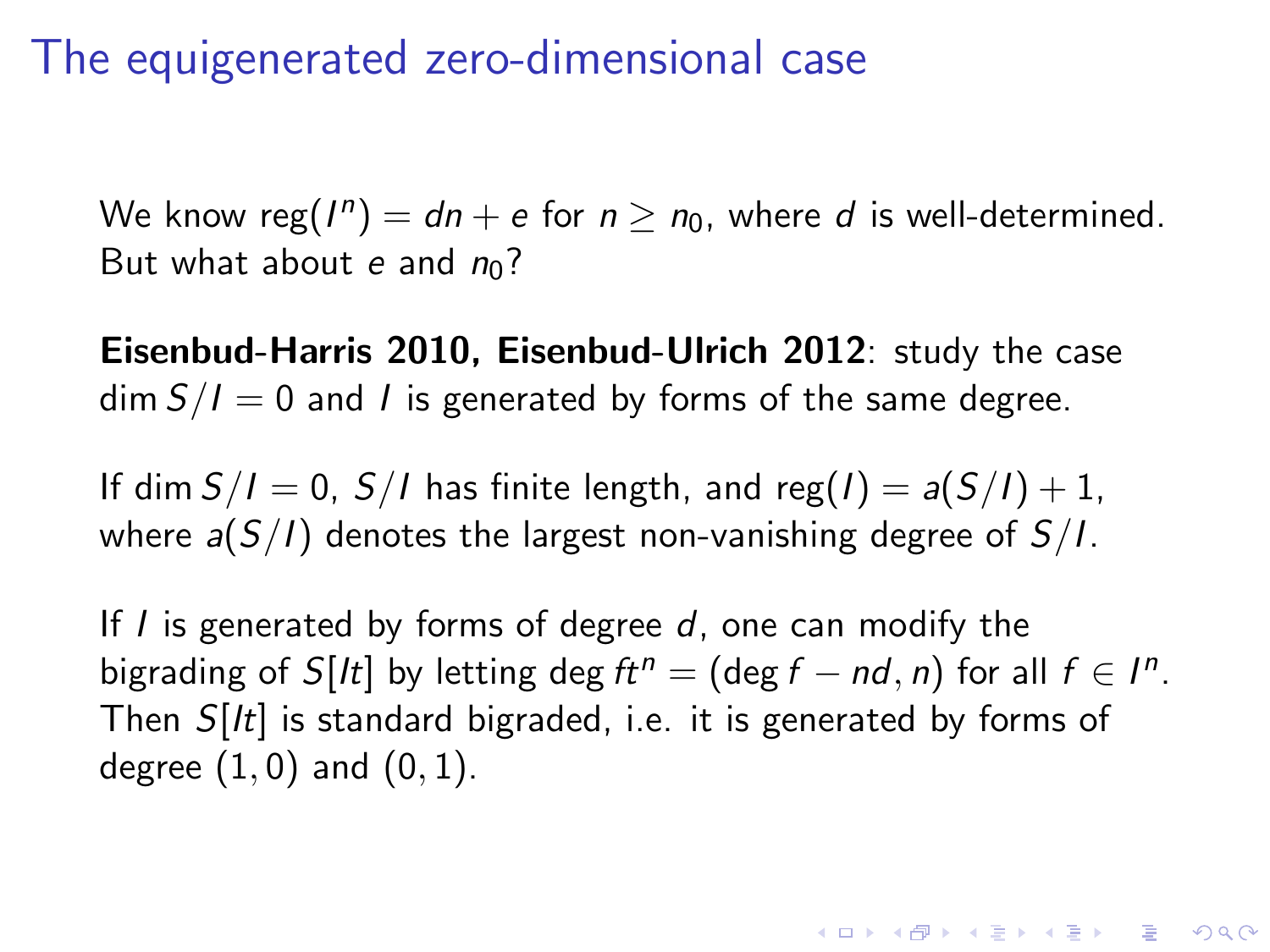Regularity of standard graded algebras

To study  $n_0$  we need to extend the notion of regularity.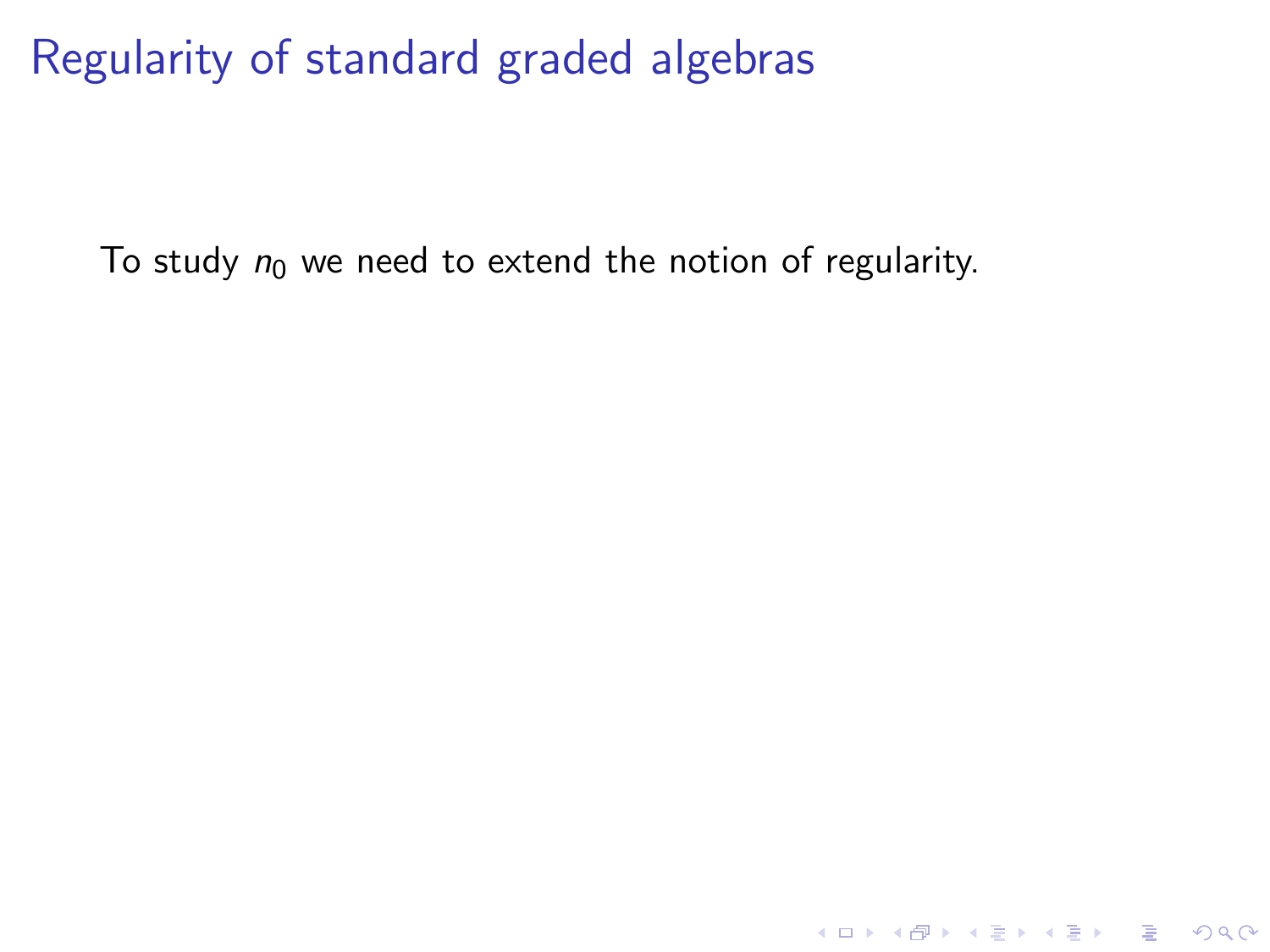# Regularity of standard graded algebras

To study  $n_0$  we need to extend the notion of regularity.

Let R be a standard graded algebra (not neccessarily over a field). For every finitely generated graded R-module M one define

$$
reg(M) := max\{a(H^{i}_{R_{+}}(M)) + i | i \geq 0\},
$$

4 D > 4 P + 4 B + 4 B + B + 9 Q O

where  $R_{+}$  denotes the ideal generated by the homogeneous elements of positive degree.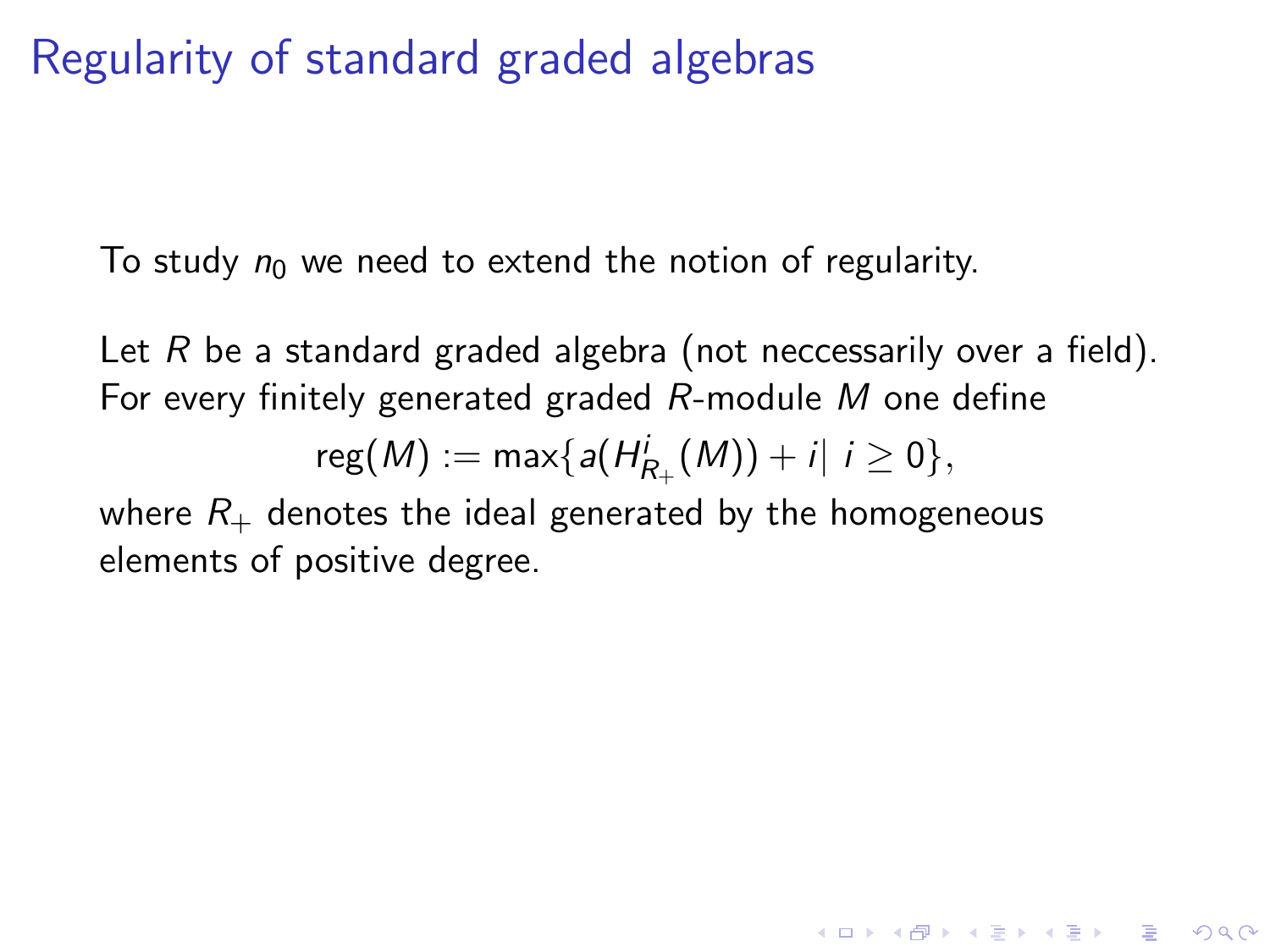# Regularity of standard graded algebras

To study  $n_0$  we need to extend the notion of regularity.

Let R be a standard graded algebra (not neccessarily over a field). For every finitely generated graded R-module M one define

 ${\sf reg}(M):={\sf max}\{ \textit{a}(H_{R_+}^i(M))+\textit{i} |\,\, i\geq 0\},$ 

where  $R_{+}$  denotes the ideal generated by the homogeneous elements of positive degree.

The Rees algebra  $S[It]$  is a standard graded algebra over S with  $S[It]_n = I^n t^n$  for  $n \ge 0$ . Hence one can define reg( $S[It]$ ).

**AD A 4 4 4 5 A 5 A 5 A 4 D A 4 D A 4 P A 4 5 A 4 5 A 5 A 4 A 4 A 4 A**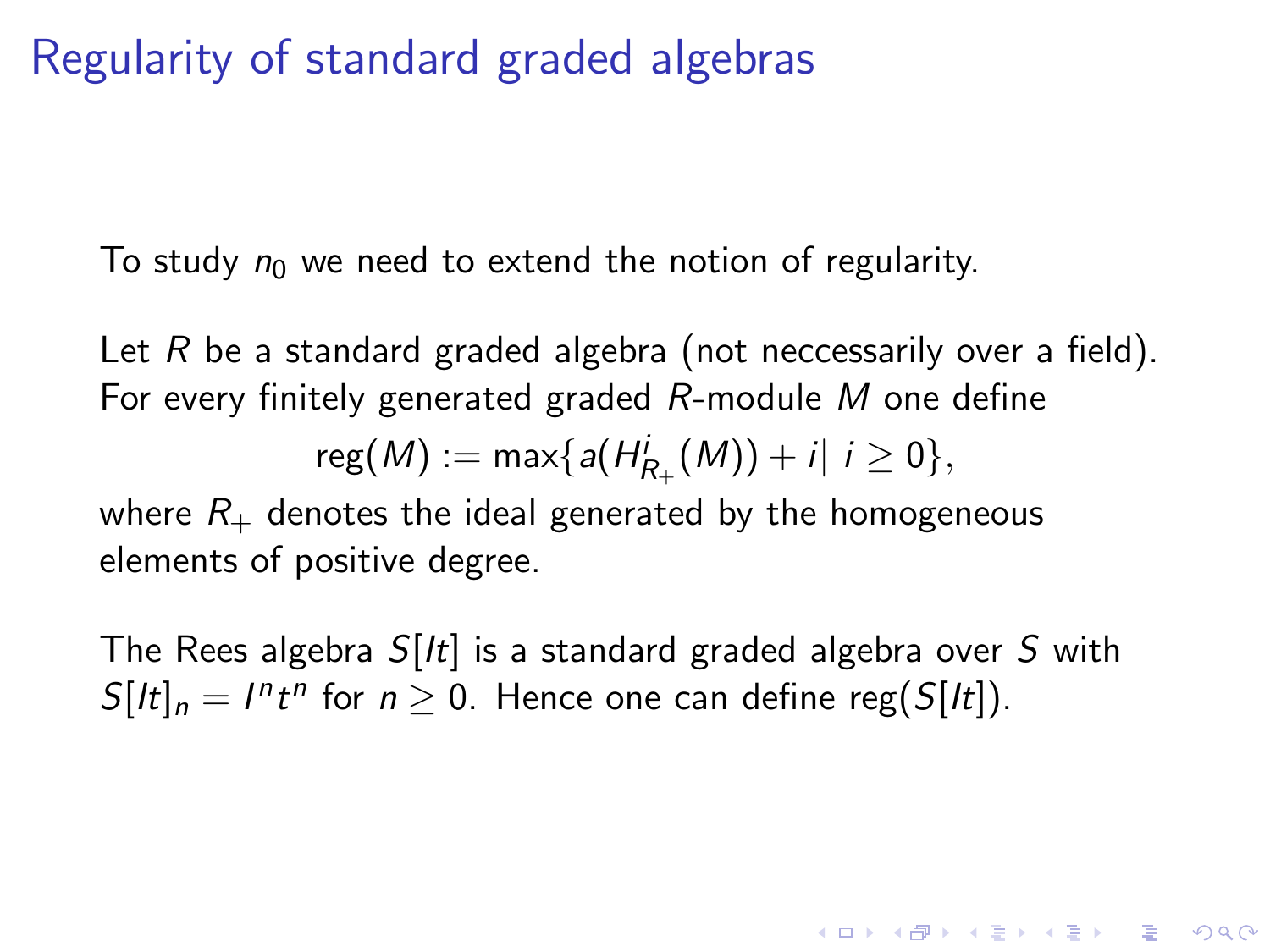### Estimate for  $n_0$

Let  $n_0$  be the minimal number s. t. reg $(I^n) = dn + e$  for  $n \ge n_0$ .

**Eisenbud-Ulrich 2012**: Assume that dim  $S/I = 0$  and I is generated by forms of the same degree. Then  $n_0 \leq \text{reg}(S[It])$ .

**K ロ ▶ K @ ▶ K 할 X X 할 X → 할 X → 9 Q Q ^**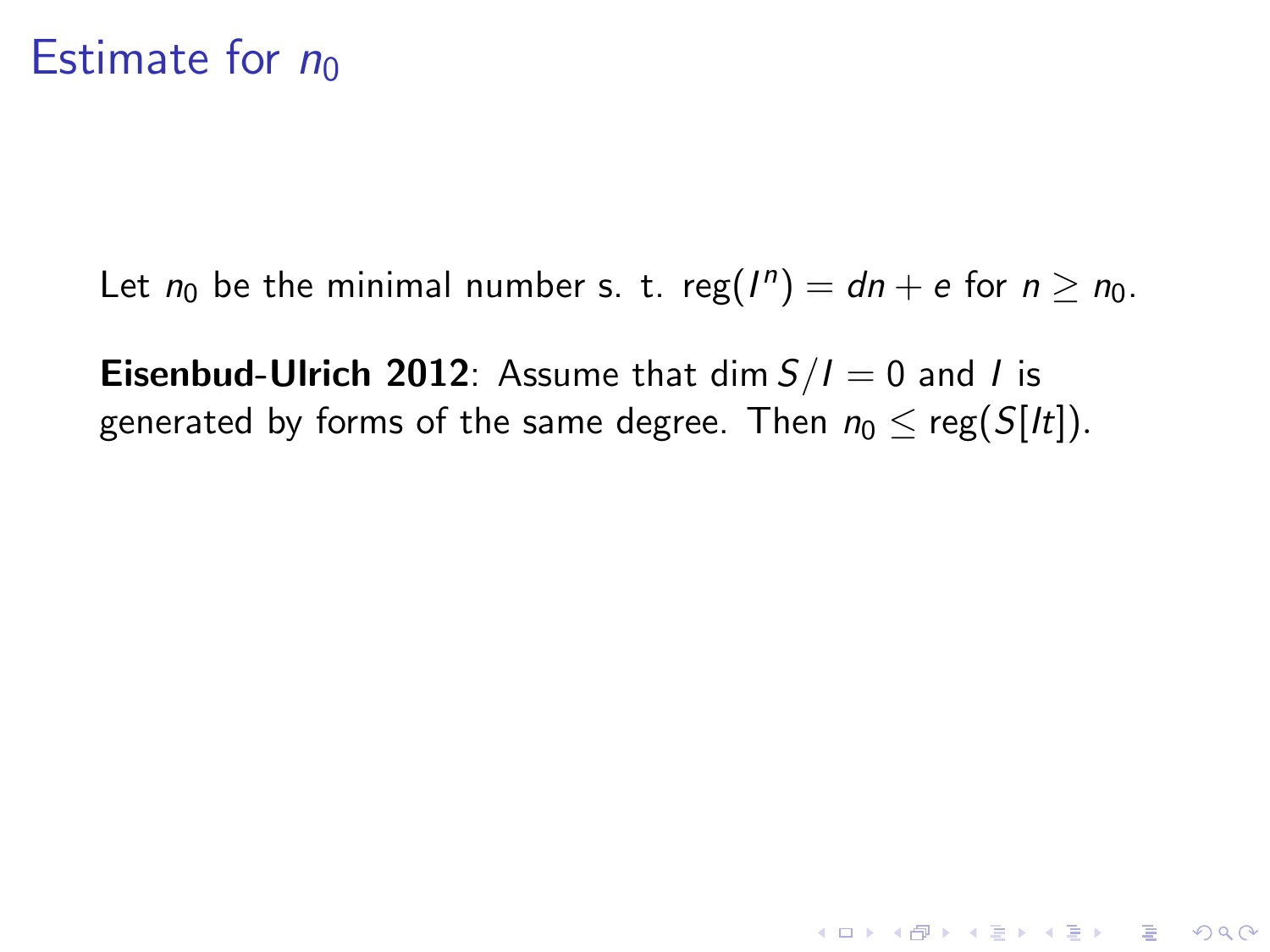Let  $n_0$  be the minimal number s. t. reg $(I^n) = dn + e$  for  $n \ge n_0$ .

**Eisenbud-Ulrich 2012**: Assume that dim  $S/I = 0$  and I is generated by forms of the same degree. Then  $n_0 < \text{reg}(S[It])$ .

**Trung** (to be published): Assume that I is generated by forms of the same degree with dim  $S/I$  arbitrary. Then

**AD A 4 4 4 5 A 5 A 5 A 4 D A 4 D A 4 P A 4 5 A 4 5 A 5 A 4 A 4 A 4 A** 

 $n_0\leq \mathsf{max}\left\{\mathsf{reg}\left(S[lt]/(x_1,..,x_i)S[lt]\right)|\ i=0,..,r\right\},$ where  $x_1, ..., x_r$  are generic variables.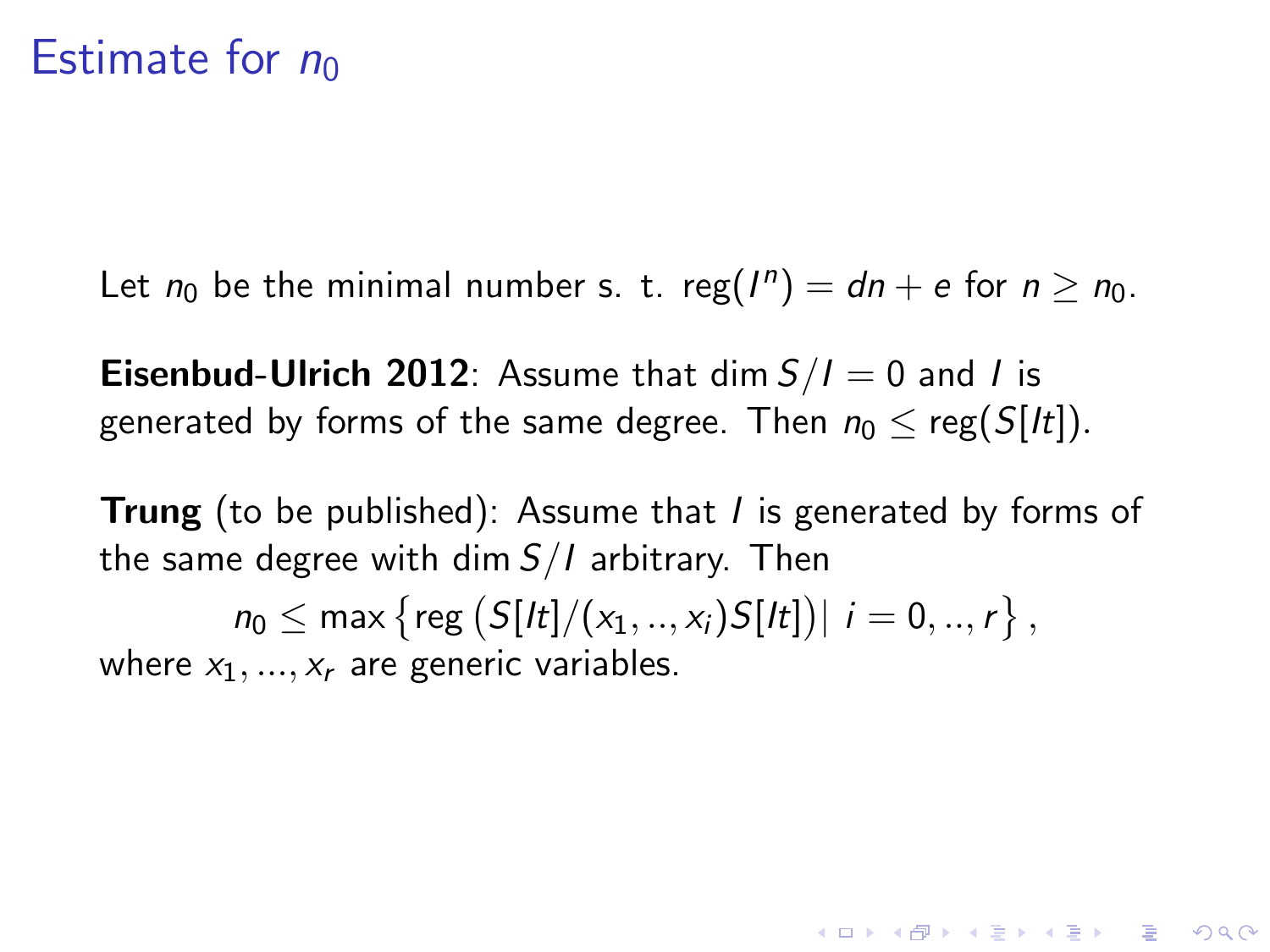Assume that  $I$  is generated by forms of degree  $d$ . Then  $k[I_d]$  is a homogeneous ring, and  $S[It]$  is a standard graded algebra over  $k\llbracket l_d \rrbracket$  by the first degree of the standard bigrading.

**K ロ ▶ K @ ▶ K 할 X X 할 X → 할 X → 9 Q Q ^**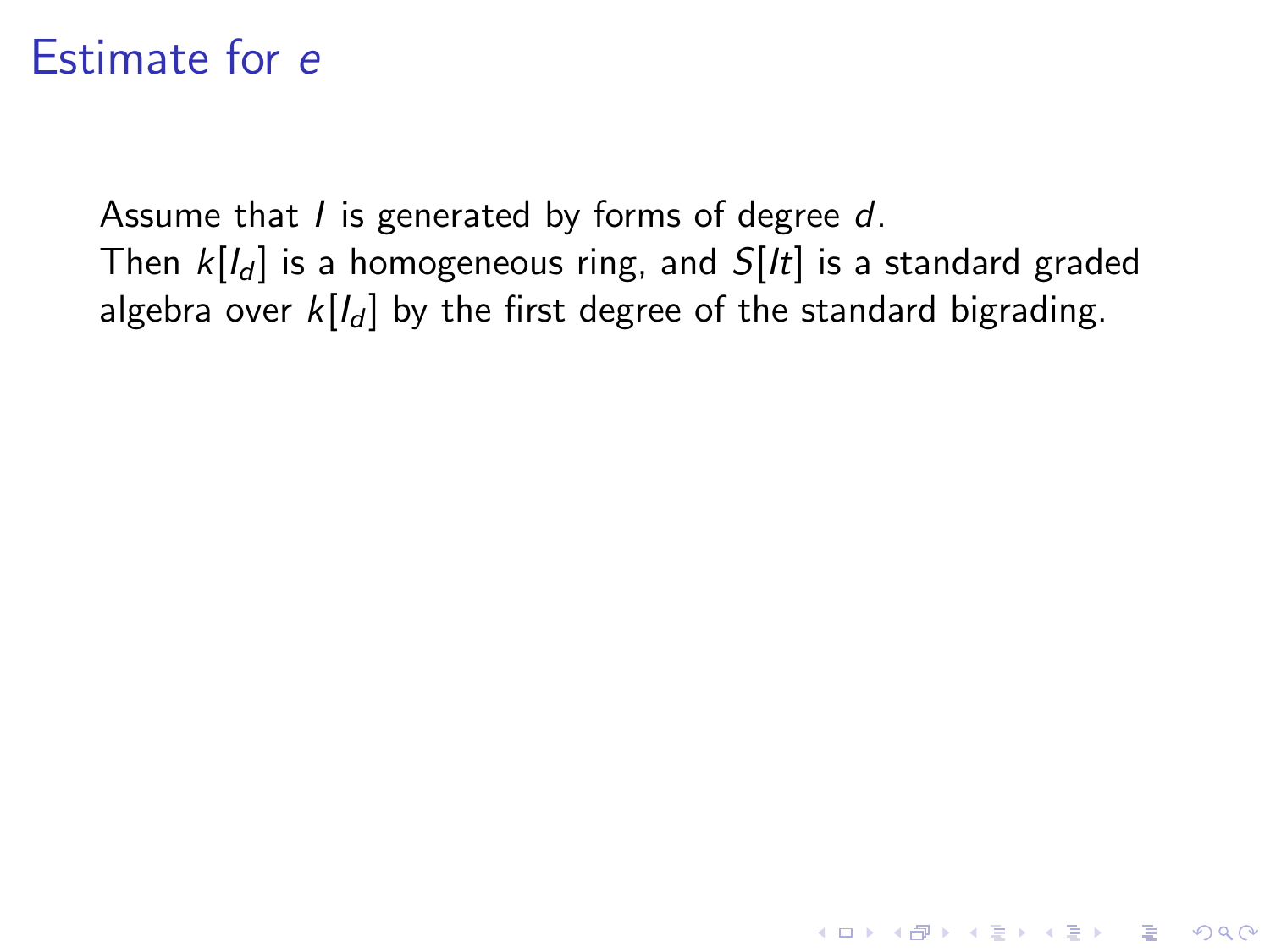Assume that *I* is generated by forms of degree d. Then  $k[J_d]$  is a homogeneous ring, and  $S[It]$  is a standard graded algebra over  $k[J_d]$  by the first degree of the standard bigrading.

For every relevant homogeneous prime ideal P of  $k[I_d]$ , we have the homogeneous localization  $S[lt]_{(P)}$ , which is a standard graded algebra over  $k[ l_d ]_{(P)}.$  Hence we can define reg $(S[lt]_{(P)}).$ 

4 D > 4 P + 4 B + 4 B + B + 9 Q O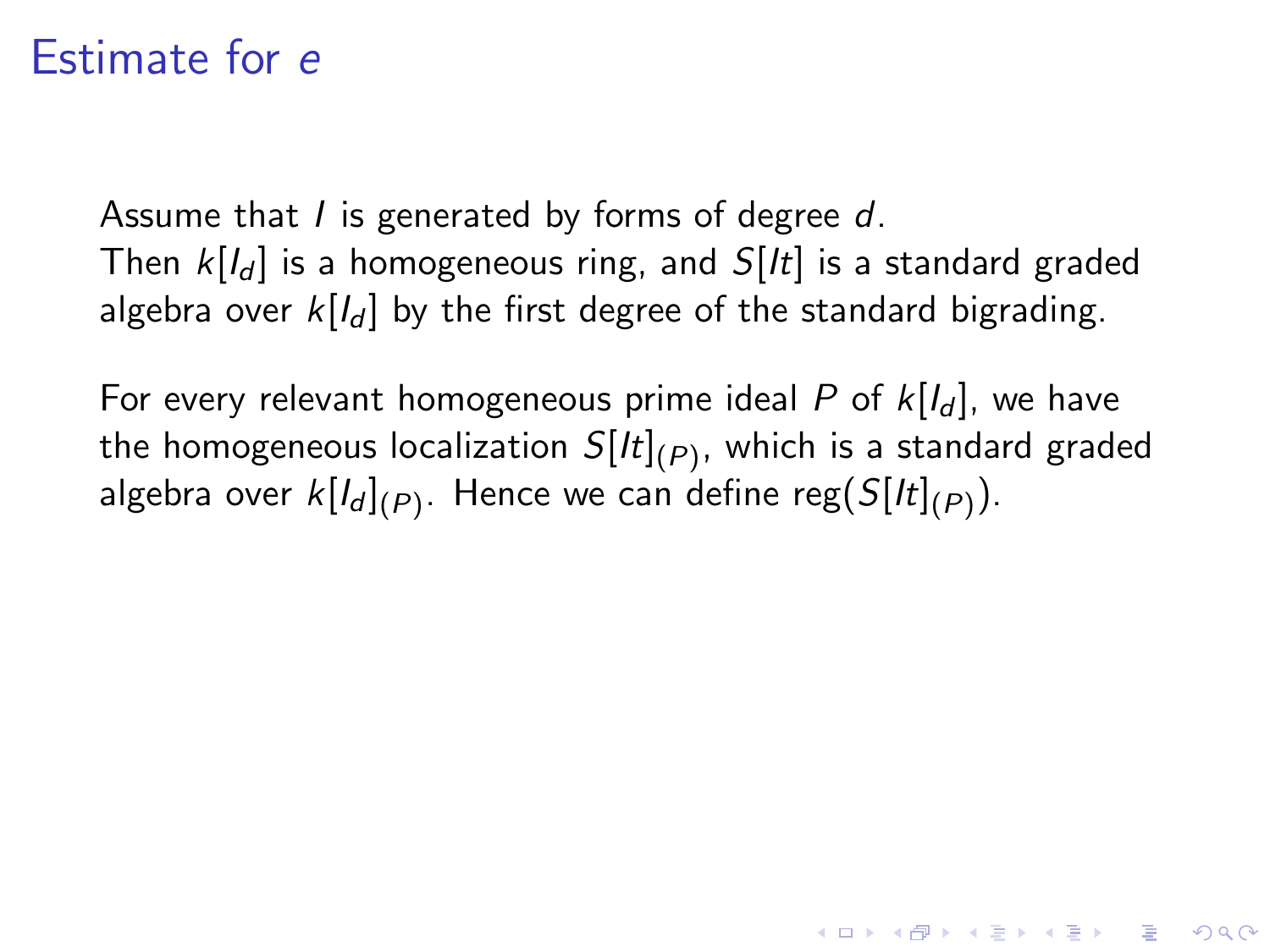Assume that *I* is generated by forms of degree d. Then  $k[J_d]$  is a homogeneous ring, and  $S[It]$  is a standard graded algebra over  $k[I_d]$  by the first degree of the standard bigrading.

For every relevant homogeneous prime ideal P of  $k[I_d]$ , we have the homogeneous localization  $S[lt]_{(P)}$ , which is a standard graded algebra over  $k[ l_d ]_{(P)}.$  Hence we can define reg $(S[lt]_{(P)}).$ 

Eisenbud-Harris 2010 (dim  $R/I = 0$ ), Chardin 2013 (dim  $R/I$ arbitrary):  $e$  is the maximum of reg $(S[lt]_{(P)}).$ 

**KORKAR KERKER EL VOLO**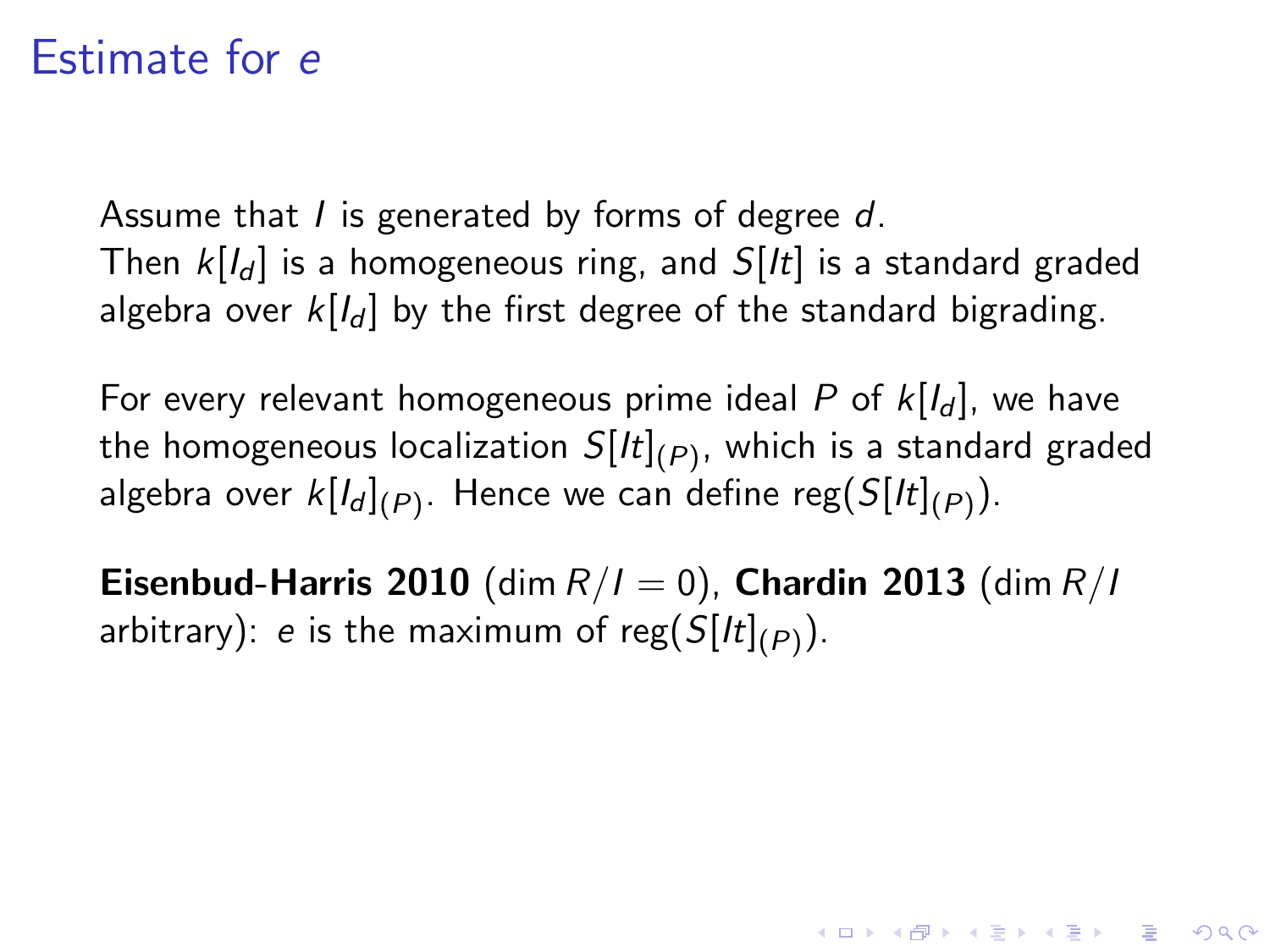Assume that *I* is generated by forms of degree d. Then  $k[I_d]$  is a homogeneous ring, and  $S[It]$  is a standard graded algebra over  $k[I_d]$  by the first degree of the standard bigrading.

For every relevant homogeneous prime ideal P of  $k[I_d]$ , we have the homogeneous localization  $S[lt]_{(P)}$ , which is a standard graded algebra over  $k[ l_d ]_{(P)}.$  Hence we can define reg $(S[lt]_{(P)}).$ 

Eisenbud-Harris 2010 (dim  $R/I = 0$ ), Chardin 2013 (dim  $R/I$ arbitrary):  $e$  is the maximum of reg $(S[lt]_{(P)}).$ 

Geometric meaning: e is the maximum of the regularity of the fibers of the linear projection Proj S[ $lt$ ]  $\rightarrow$   $\mathbb{P}^{s-1}.$ 

KID KA KERKER E VOOR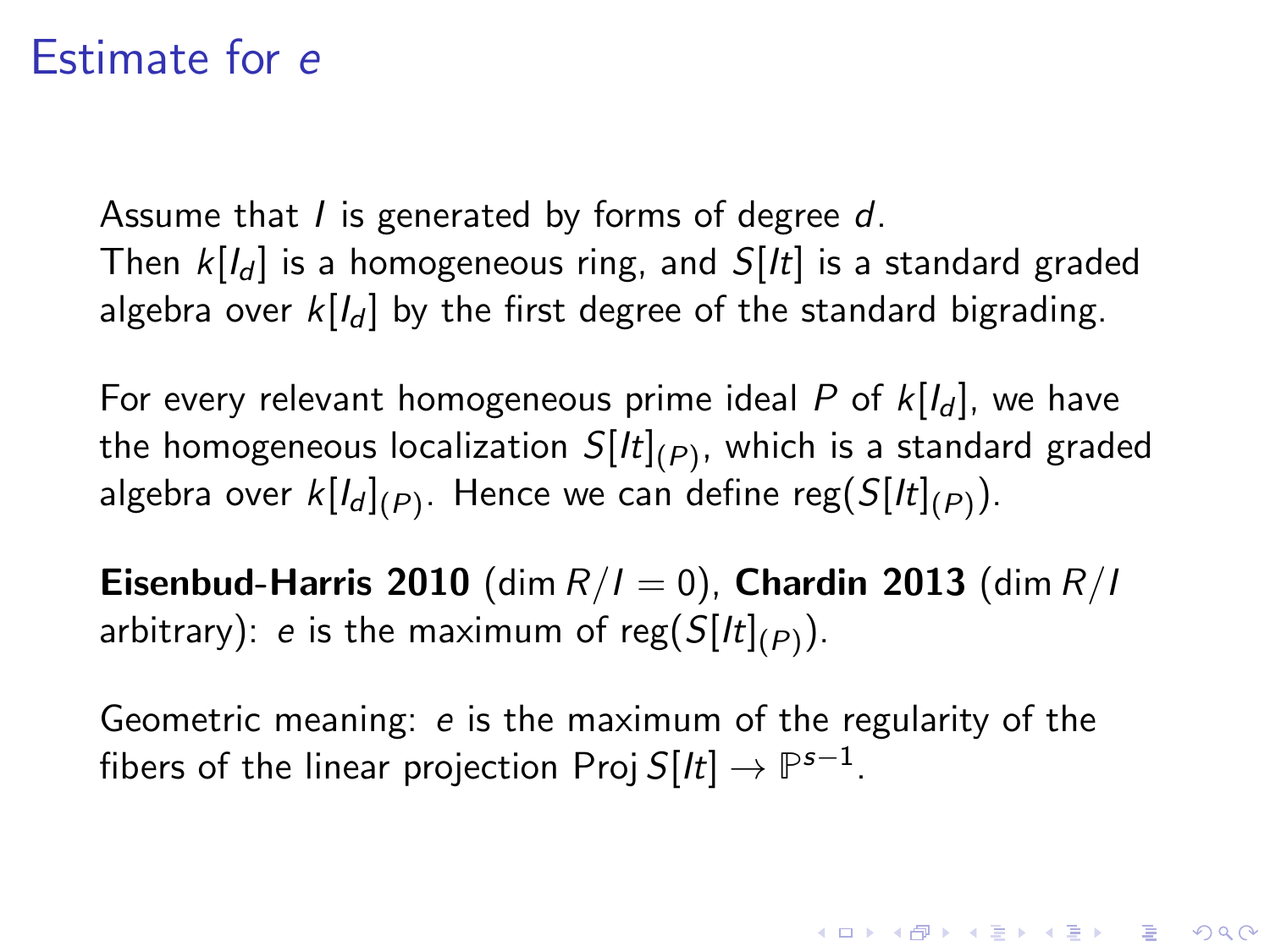Let  $e_n := \text{reg}(I^n) - nd$ , where  $d$  is the slope of the asymptotic linear function reg $(I^n)$ . One calls  $e_n$  the regularity defect of  $I^n$ .

K ロ ▶ K @ ▶ K 할 > K 할 > 1 할 > 1 이익어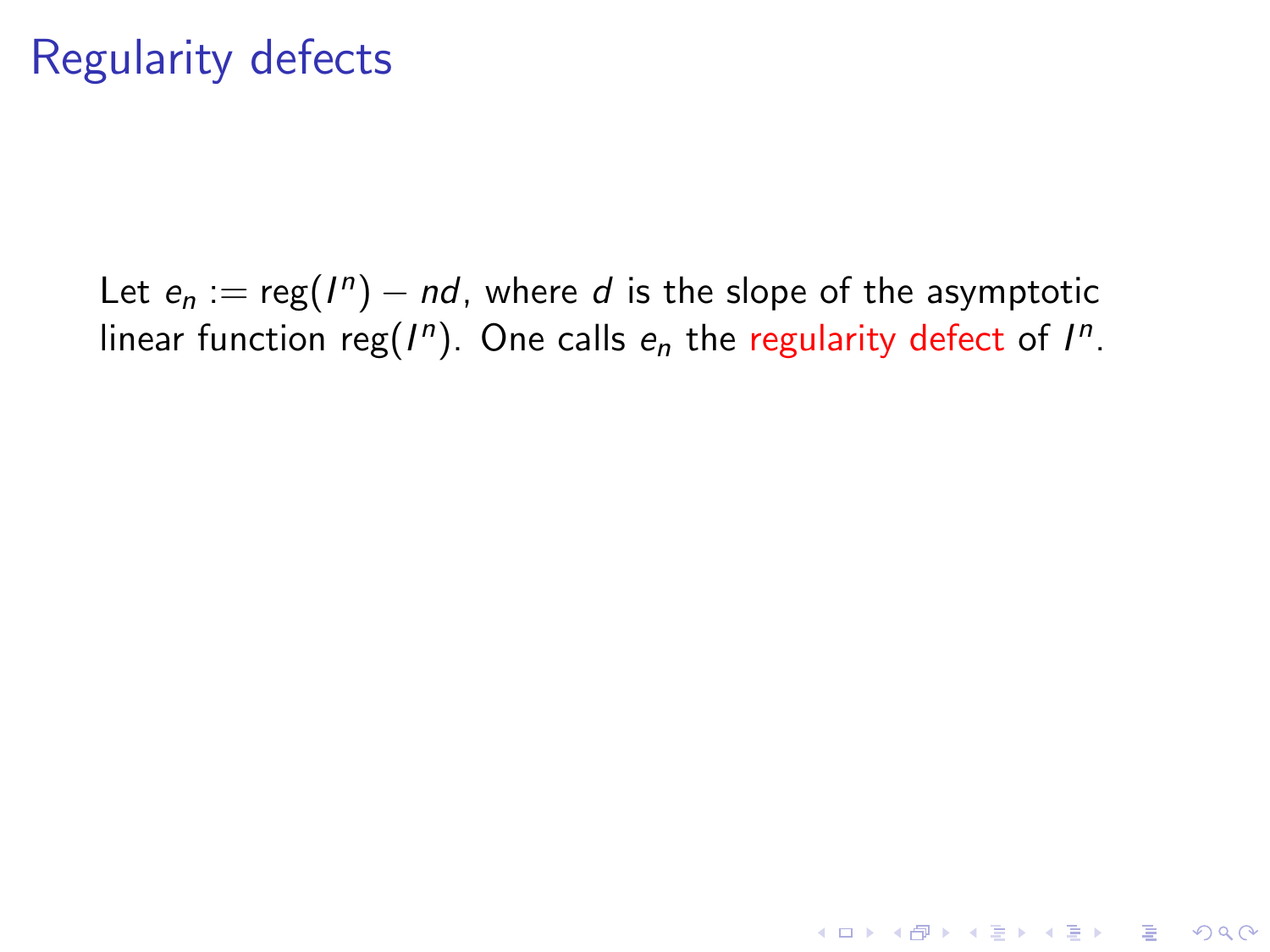Let  $e_n := \text{reg}(I^n) - nd$ , where  $d$  is the slope of the asymptotic linear function reg $(I^n)$ . One calls  $e_n$  the regularity defect of  $I^n$ .

**Eisenbud-Harris 2010**: Let dim  $S/I = 0$  and *I* be generated by forms of degree d. Then  ${e_n}$  is a non-increasing sequence.

**KORKAR KERKER EL VOLO**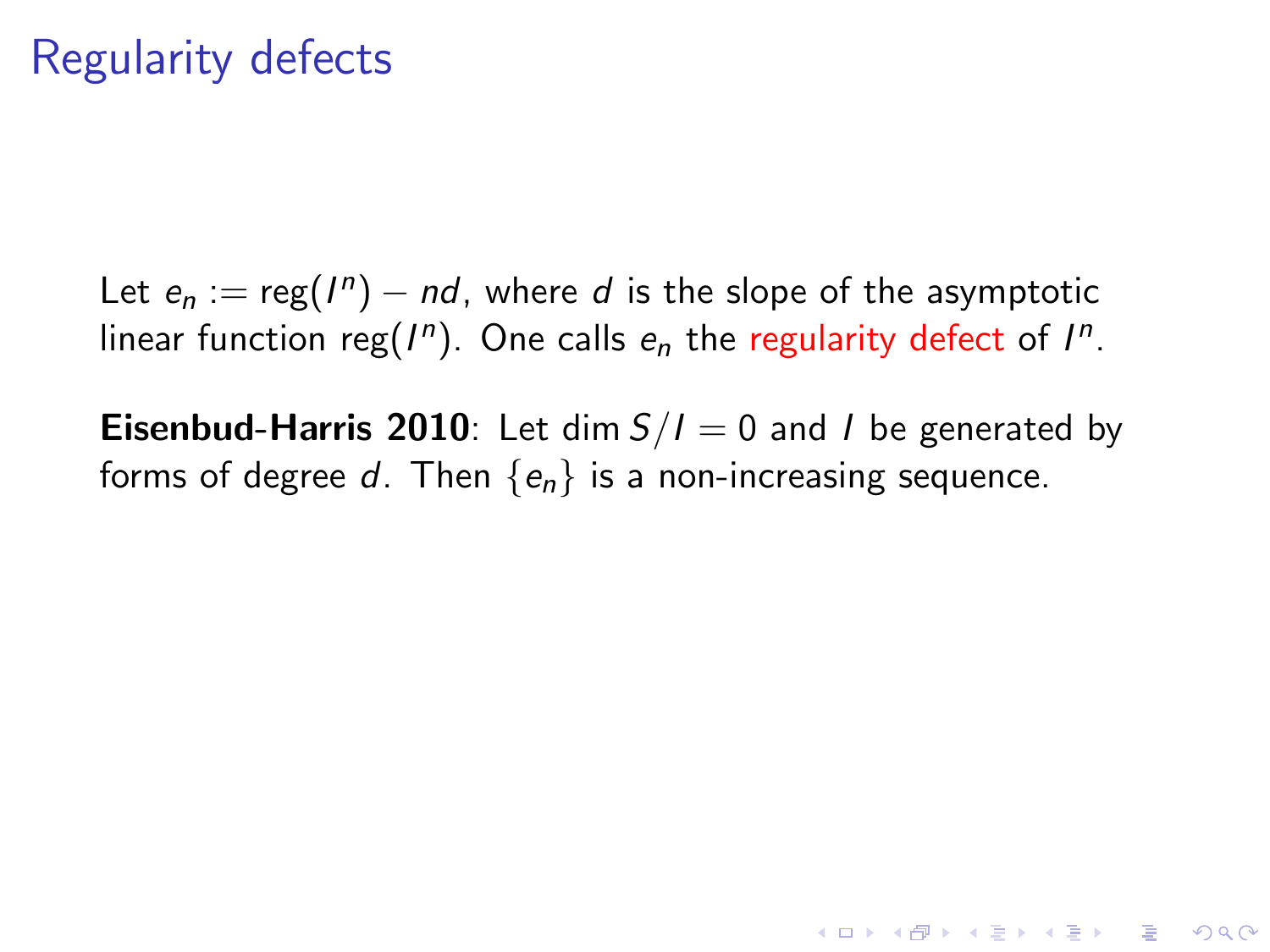Let  $e_n := \text{reg}(I^n) - nd$ , where  $d$  is the slope of the asymptotic linear function reg $(I^n)$ . One calls  $e_n$  the regularity defect of  $I^n$ .

**Eisenbud-Harris 2010**: Let dim  $S/I = 0$  and *I* be generated by forms of degree d. Then  ${e_n}$  is a non-increasing sequence.

**Eisenbud-Ulrich 2012**: Is  $\{e_n-e_{n+1}\}\$ a non-increasing sequence?

**AD A 4 4 4 5 A 5 A 5 A 4 D A 4 D A 4 P A 4 5 A 4 5 A 5 A 4 A 4 A 4 A**